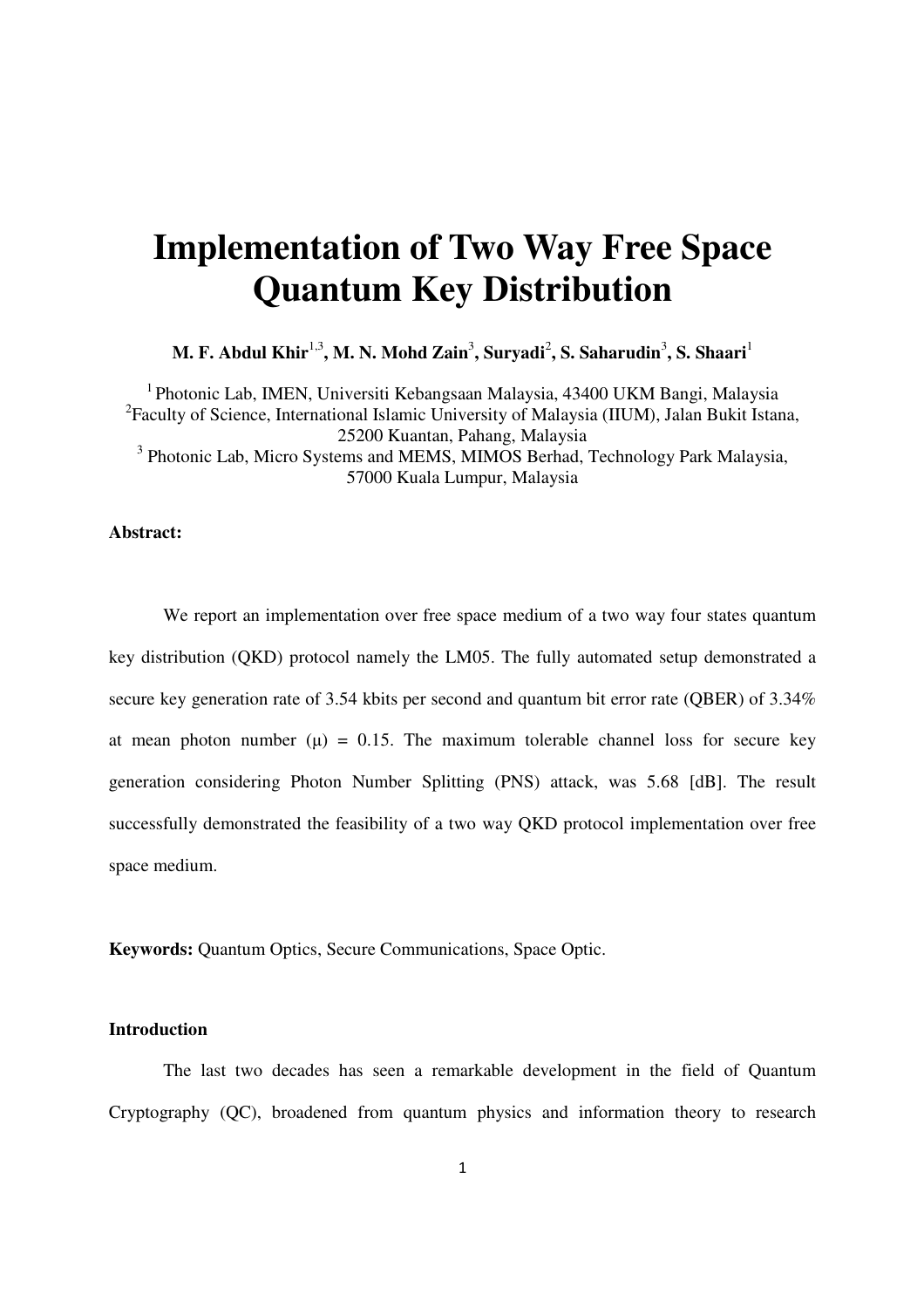activities in engineering aspect for practical implementation. The attractions of this technique lies in the ability of distributing keys between two parties unconditionally without having to rely on third parties, which is something not achievable with the classical way. Rather than relying on mathematical difficulties as in present conventional asymmetric based cryptography schemes, the security of the shared key in QC relies on the law of physics, suggesting a very reliable foundation. However, as QC only solves the key distribution problem, it can only be used to complement the standard symmetrical cryptosystems [1]. This led to a more precise name, Quantum Key Distribution (QKD).

Since the introduction of BB84 protocol in 1984 [2], QKD implementations have been demonstrated over optical fiber [3-6] and free space [7-9] medium. Recent experiments surpassing 100 km distant for free space [10] and 200 km for optical fiber [11] had been demonstrated thanks to the decoy state method. Efforts to realize a QKD into current network infrastructure can be seen for example in [12,13].

In recent years, several research groups have proposed new QKD protocols of which include variants of the two way protocols [14,15,16]. Although several experiments have been conducted to realize the proposed protocols such as in [17-20], as compared to the rest in the group, the LM05 protocol has undergone quite a significant development in its realization. Several experimental works on near infrared wavelength were carried out by Lucamarini et al to realize the LM05 protocol [17,18]. In recent experiment, a complete system at telecommunication wavelength was successfully realized by Kumar et al [21]. Their system used the plug and play type and had shown an almost equivalent secure key generation rate to the one developed by [22] for BB84 protocol. However, a complete system that runs over a free space medium has yet to be realized.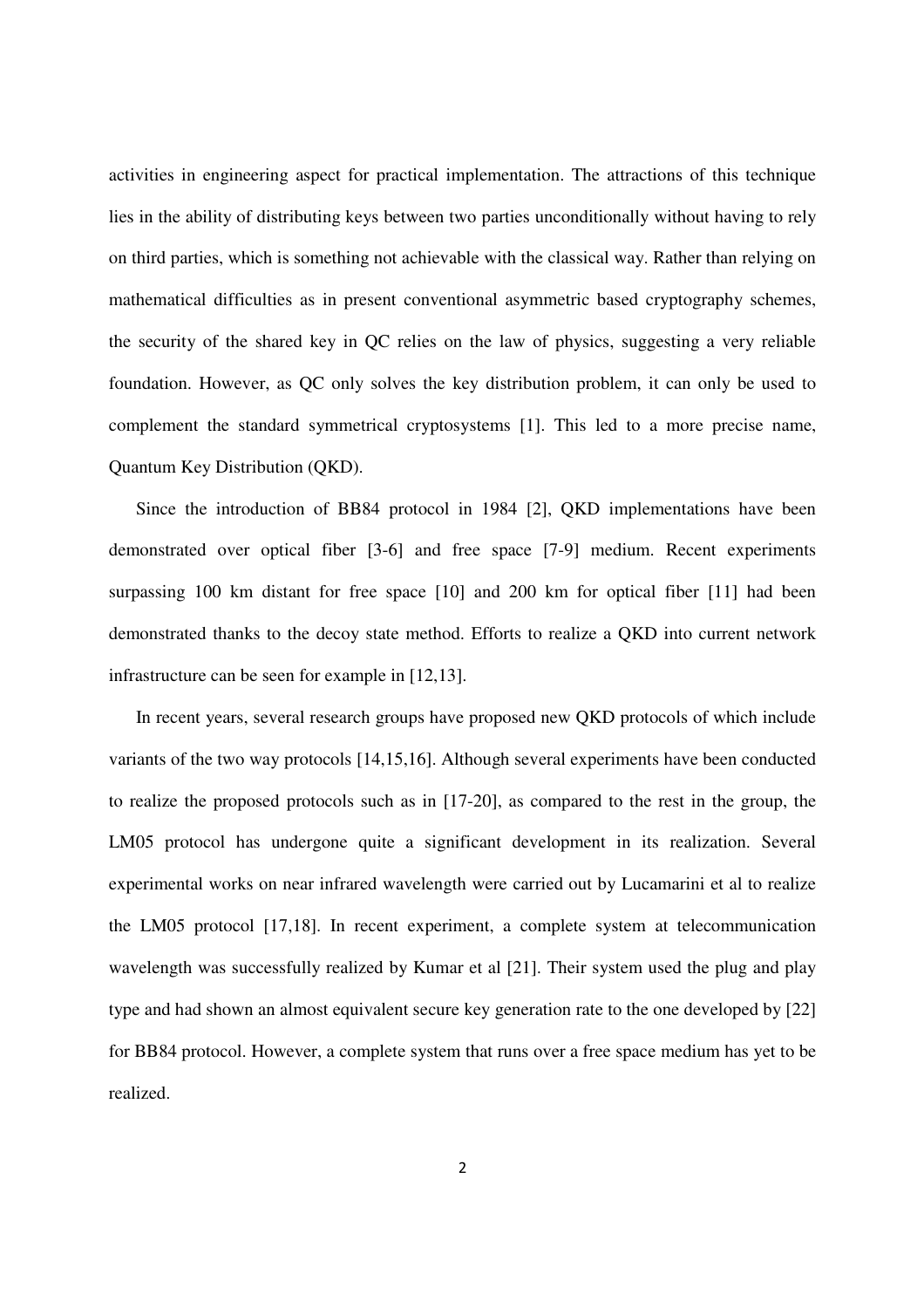In this work, we demonstrate experimentally an implementation of LM05 protocol over free space medium. To the best of our knowledge this is the first time such fully automated LM05 protocol implementation over free space medium is realized. This setup allows to a certain extend an experimental investigation of the capability of a practical free space based LM05 protocol implementation in producing secure keys. Following [21], we simulate the effects of control mode using a beam splitter. As such, this letter is organized as follows. Section two introduces the LM05 protocol. Section three explains the experimental setup, followed by results and discussion in section four. Section five conclude and suggest future works.

## **2. Protocol**

Let us briefly discuss the encoding mode of the LM05 QKD protocol realized with polarization states of single photon (refer to Fig. 1). Similar to BB84, two sets of non-orthogonal basis states of single photon are used. However, contrary to BB84, it is Bob who would initiate the quantum key distribution process by preparing random sequence of bit using one of the four linear polarization states and sends them to Alice who would then use the polarized photon to encode a bit of information. Alice would choose to either encode a logical 0 by applying identity operator (I) or encode a logical 1 by applying unitary transformation iY. Alice then sends the qubit back to Bob who will measure the qubit in the same basis he used to prepare it. Bob then decodes the returning qubit into a sequence of bit that forms the raw key. At this point, it is not necessary for Alice and Bob to proceed with basis reconciliation as found in BB84 protocol due to the deterministic nature of the protocol. For this reason, ideally the raw key is the sifted key. They then proceed for error correction and privacy amplification which results in a set of identical secure keys at both sides.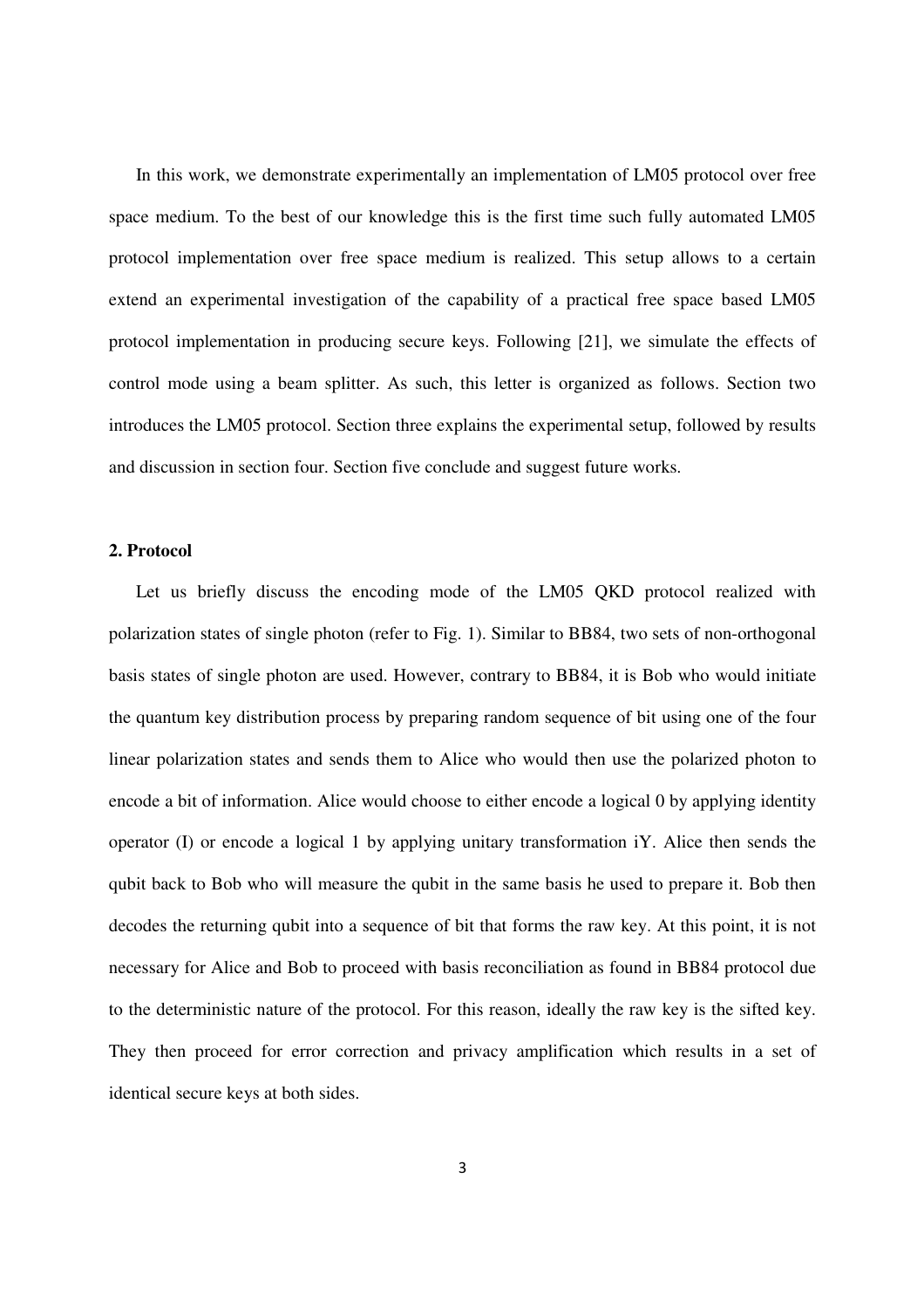

Fig. 1. The encoding mode of LM05 protocol. Bob prepares qubit with random bases (Z or X) and sends to Alice who would either encodes with identity operator (I) or unitary transformation (iY) and returns to Bob. Bob measures the qubit using same basis he used to prepare.

#### **3. Experimental Setup**

The schematic of our experimental setup is depicted in Fig. 2. A pair of computer programs based on LabVIEW 8.5 was developed at Alice and Bob to control and synchronize the whole active optical components via means of field-programmable gate array (FPGA). The FPGA is a 40 MHz Reconfigurable I/O module of National Instruments (PXI-7833R) at both Bob and Alice). We configured the FPGA pair down to 0.725MHz repetition rate to match the limitation of our Pockels cell (~ 1 MHz). All active optical components are connected to the FPGA using coaxial cables.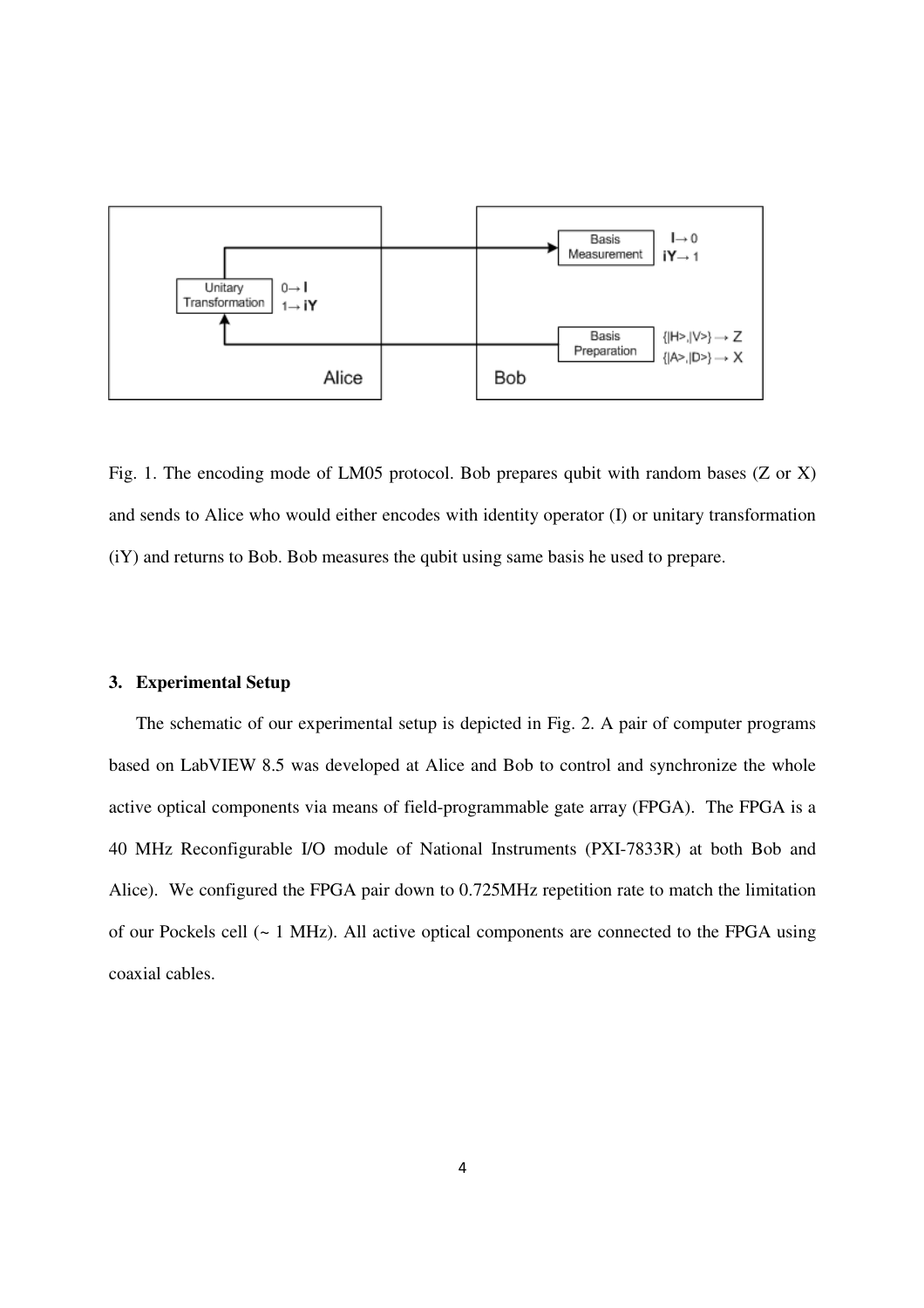

Fig. 2. The LM05 free space QKD experimental setup consists of SRC1, photon source; SRC2, photon source ; PBS1, polarization beam splitter; SF, spatial filter; PC1, first Pockels cell; ATTN1,ATTN4, variable attenuator; BS1,BS2 50/50 beam splitter; ATTN2, ATTN3 attenuator; PC2, second Pockels cell; PC3, third Pockels cell; PC4, Fourth Pockels cell; IF1, IF2, interference filter; WOL1, Wollaston Prism; SPCM1, H & D detector; SPCM2, V & A detector

The photon source consists of two pulse lasers (SRC1 and SRC2) from Coherent Connection CUBE with wavelength at 785 nm. Either SRC1 or SRC2 is randomly triggered one at a time to emit horizontally and vertically polarized pulse respectively. The optical pulse from both photon sources is separately attenuated in order to ensure that they carry same intensity before being combined into the same optical path at polarization beam splitter (PBS1). To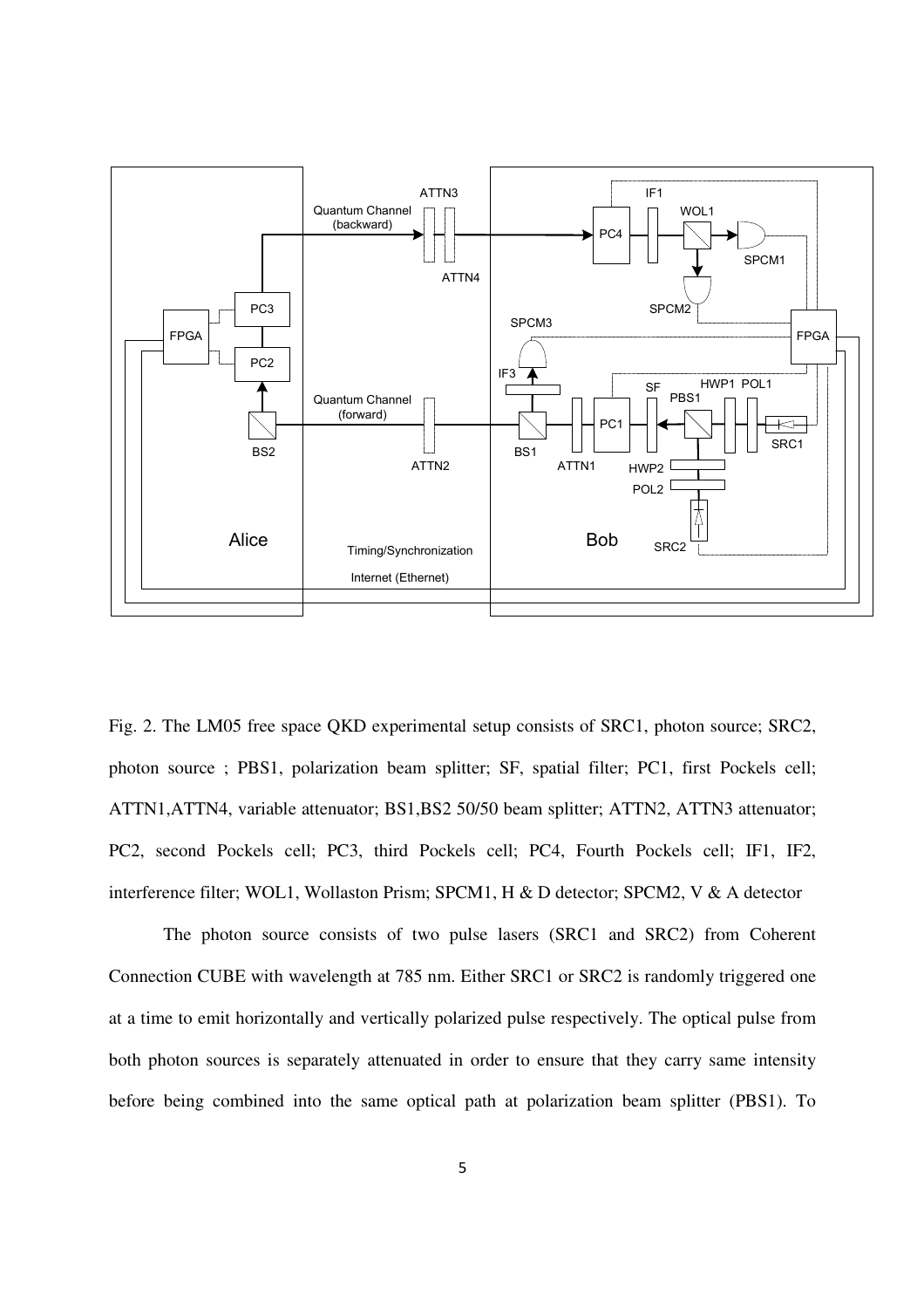improve the spatial mode quality, the optical pulse is passed through a spatial filter which is a four meters single mode three stage polarization controller from Fiber Control with operating wavelength 780~900nm. Optical pulse from either source then proceed through a high speed Rubidium Titanyle Phosphate, RbTiOPO4 (RTP) non-linear material; Leysop, RTP3-20 (PC1) to produce the four linear polarization states. The PC1 orientation and voltage are set so that the horizontally or vertically polarized pulse from SRC1 or SRC2 is transformed to either Diagonal or Anti-diagonal respectively at every triggering event. That is to say, not triggering the PC1 prepares state of rectilinear basis ( $|H>$ ,  $|V>$ ) while triggering the PC1 prepares state of diagonal basis ( $|A\rangle$ ,  $|D\rangle$ ). The combination of randomly triggered SRC1, SRC2 and PC1 produces the four linear polarization states. The optical pulse is further attenuated at variable attenuator (ATTN1) for intended mean photon number  $(\mu)$ , tracked with a 50/50 beam splitter (BS1) and a single photon counting module (SPCM3) before being launched to Alice via the quantum channel. The quantum channel is a free space medium of several tens of centimeters length and the public channel is an Ethernet connection for public discussion.

The detector part consists of an active basis selector which is a high speed Rubidium Titanyle Phosphate, RbTiOPO4 (RTP) non-linear material (PC4; Leysop, RTP3-20), a Wollaston prism (WOL1) and a pair of single photon counting modules (SPCM1 and SPCM2). The function of PC4 is similar to PC1 in terms of switching between the two measurement basis. It is only triggered when PC1 is triggered where it counter rotates the Diagonal and Anti-diagonal basis for measurement by the WOL1 and the single photon counting module pair. That is to say, when PC4 is not triggered, the whole detector part is set to measure the  $|H>$ ,  $|V$  basis while if triggered, the whole detector part is set to measure the |D>,|A> basis. As such, the operation of active basis selector (PC4) deterministically sets the measurement basis to the same basis the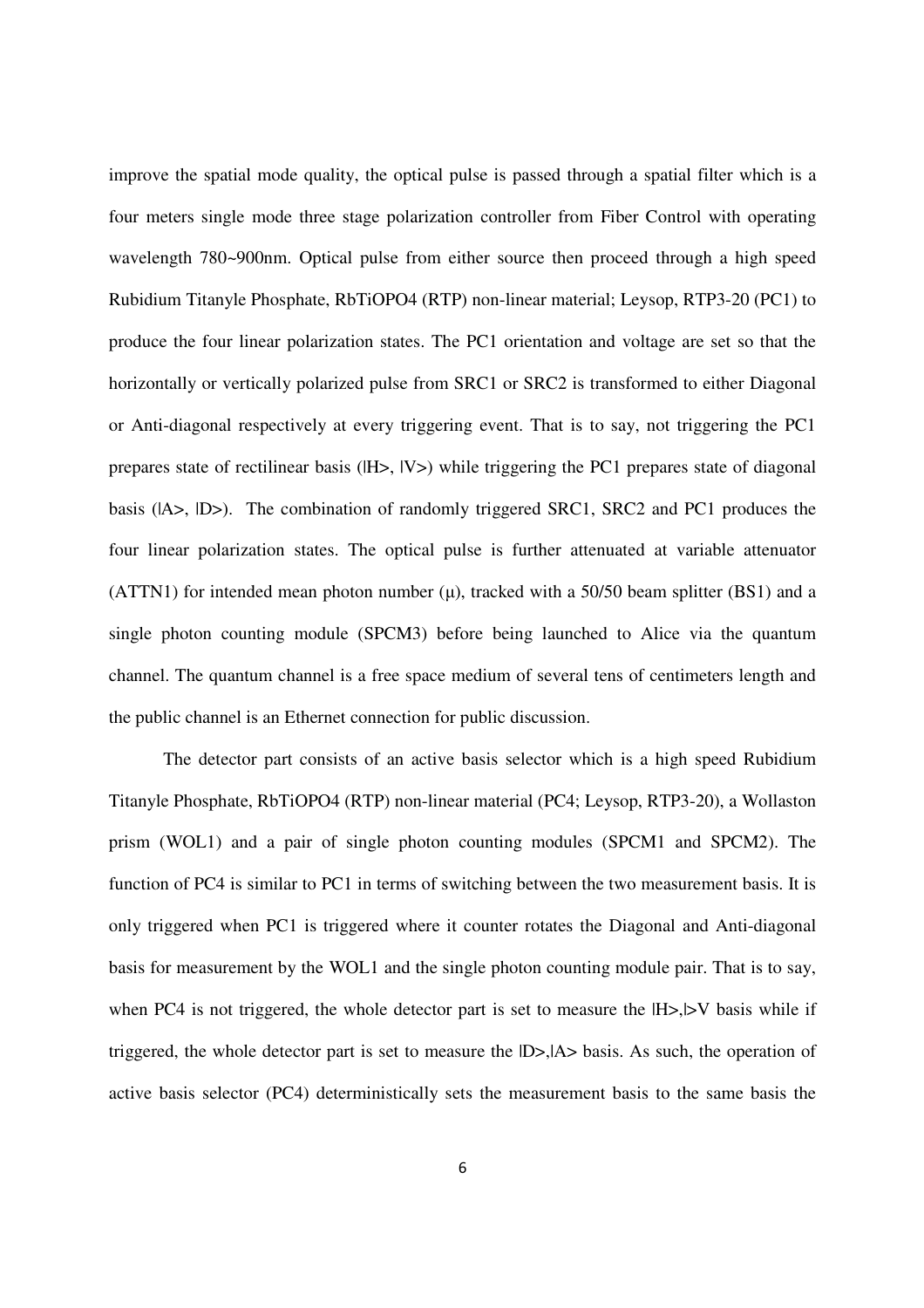photon was prepared before launched to Alice. All incoming photons are filtered using an interference filter (IF) to reduce noise before entering WOL1 where they were collected into two multimode fibers and proceed to either SPCM1 or SPCM2 for detection. The single photon counting module pair (SPCM1 and SPCM2) is a Perkin Elmer SPCM-AQR-16-PC with 55% efficiency. We set the detection window for 25 ns, the smallest possible with our 40 MHz FPGA clock to reduce contribution from background noise.

Alice optical setup simply consists of an automated polarization flipper and a 50/50 beam splitter (BS2). The function of BS2 is to simulate the effect of control mode which is absent in this setup. Such similar arrangement was the approach adopted by Kumar et al in [21]. The flipper is constructed using two serially aligned Pockels cells (PC2 and PC3) which orthogonally rotate any four linear input polarization states. Since the polarization state of incoming photon is not priory known to Alice, it is important that Alice must be able to orthogonally rotate any of the four linear polarization states by just triggering the flipper. Its operation was discussed in [25]. Based on random bit obtained from pseudo random number generator in FPGA program, Alice would either trigger the flipper to encode bit 1 or not trigger to encode bit 0 and returns the encoded photon to Bob.

It is obvious until now that this experimental setup involves many Pockels cells which results in more active polarization transformations than what is found in many QKD implementations reported so far and hence deserves a separate section to detail out the explanation. As such, we refer the readers to Appendix A for description on active polarization transformations involved in this setup.

## **4. Results and Discussion**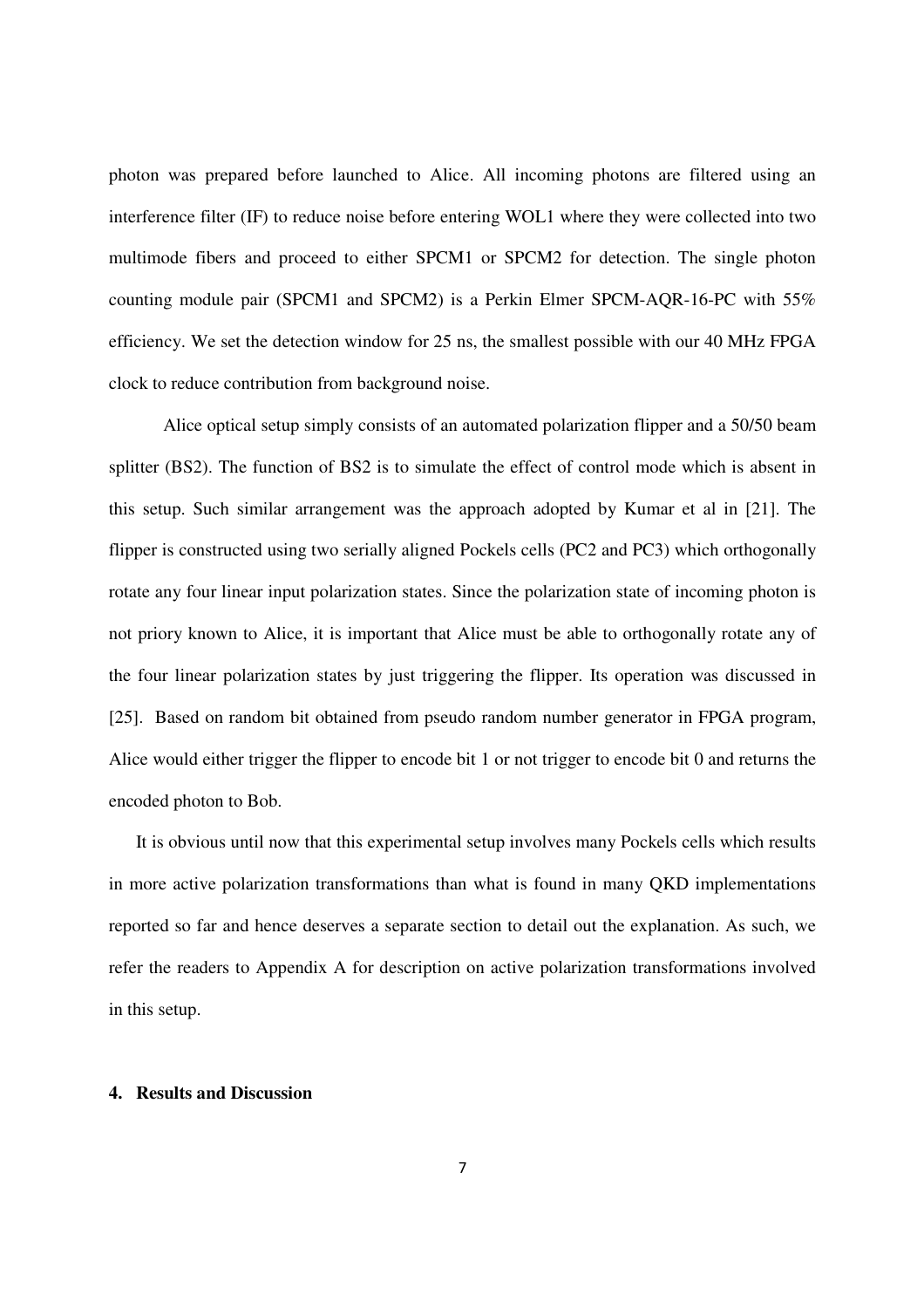It is known to date that the security of two way QKD protocols including LM05 is studied in the context of selected types of attack [27]. Here, we would like to consider the case for Photon Number Splitting (PNS) attack which is very much relevant to a practical QKD implementation. The security of LM05 protocol against PNS attack was analyzed in detail by Lucamarini et al in [18] and further in [28]. As such, let us briefly review the model used in this setup following the one in [18].

## **A. Model**

We assume photon source is a laser source emitting weak coherent state where the number of photon in each pulse follows Poisson distribution with mean photon number  $(\mu)$ . The probability of finding i photons in a pulse  $P(i, \mu)$  is given by :

$$
P(i,\mu) = \frac{\mu^i}{i!}e^{-\mu} \tag{1}
$$

Assuming the intrinsic loss of the system consist of loss in Bob  $(1B)$  and loss in Alice  $(1A)$ (measured in dB), the transmission in Bob  $t_B$  and Alice  $t_A$  is given by  $t_B = 10^{-\frac{1B}{10}}$  and  $t_A = 10^{-\frac{1A}{10}}$  respectively. The internal transmission of the system including the detection probability is given by

$$
\eta_{Bob} = t_A t_B \eta_{Det} \tag{2}
$$

where  $\eta_{Det}$  is quantum efficiency of Bob's detector.

The channel transmission  $t_c$  is given by

$$
t_C = 10^{-\left(\frac{2IC}{10}\right)}\tag{3}
$$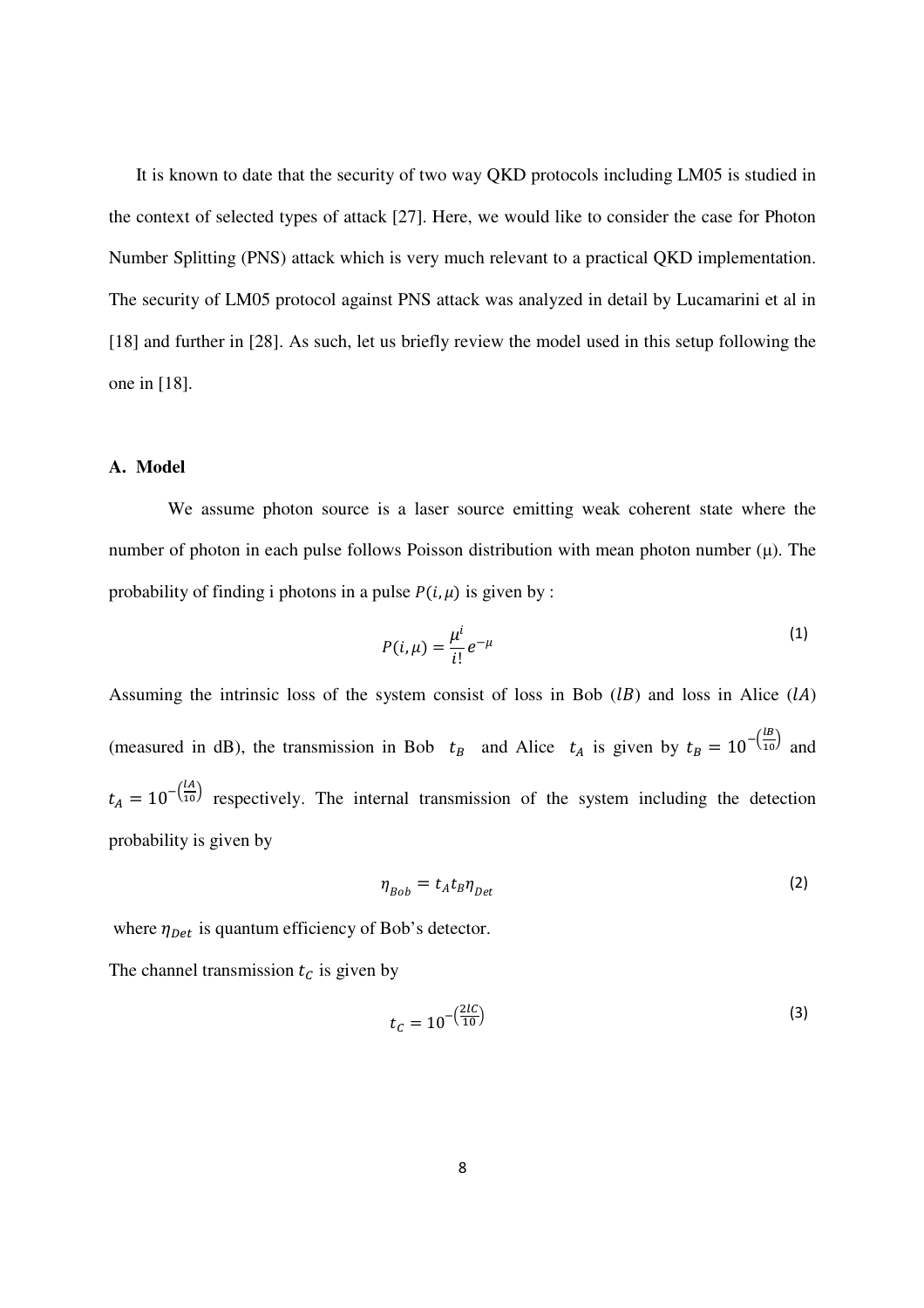Where  $\mathcal{IC}$  is one way loss of the quantum channel between Bob and Alice. The factor of two is for two way channel loss in this protocol (we assume same loss for forward and backward channel).

The overall transmission  $(\eta)$  is then given as

$$
\eta = t_c \eta_{Bob} \tag{4}
$$

From here signal detection probability ( $P_{signal}$ ) is given by

$$
P_{signal} = 1 - e^{-\eta\mu} \tag{5}
$$

The overall dark count probability  $(P_{Dark})$  is given by

$$
P_{Dark} = 2db \tag{6}
$$

where  $db$  is the dark count per detection window. The factor of two is due to the two detectors in Bob which are the sources of dark count in our setup.

The overall detection probability which includes signal and dark counts is given as.:

$$
P_{All} = P_{Signal} + P_{Dark} - P_{Signal} P_{Dark} \cong P_{Signal} + P_{Dark}
$$
\n(7)

where  $P_{Signal}P_{Dark}$  represent coincidence of detection between signal and dark count and can be neglected in experiment.

The overall Quantum Bit Error Rate (QBER) denoted as  $E_{All}$  is adopted from [23] and is given by

$$
E_{All} = \frac{e_0 P_{Dark} + e_{detector} P_{Signal}}{P_{All}}
$$
\n(8)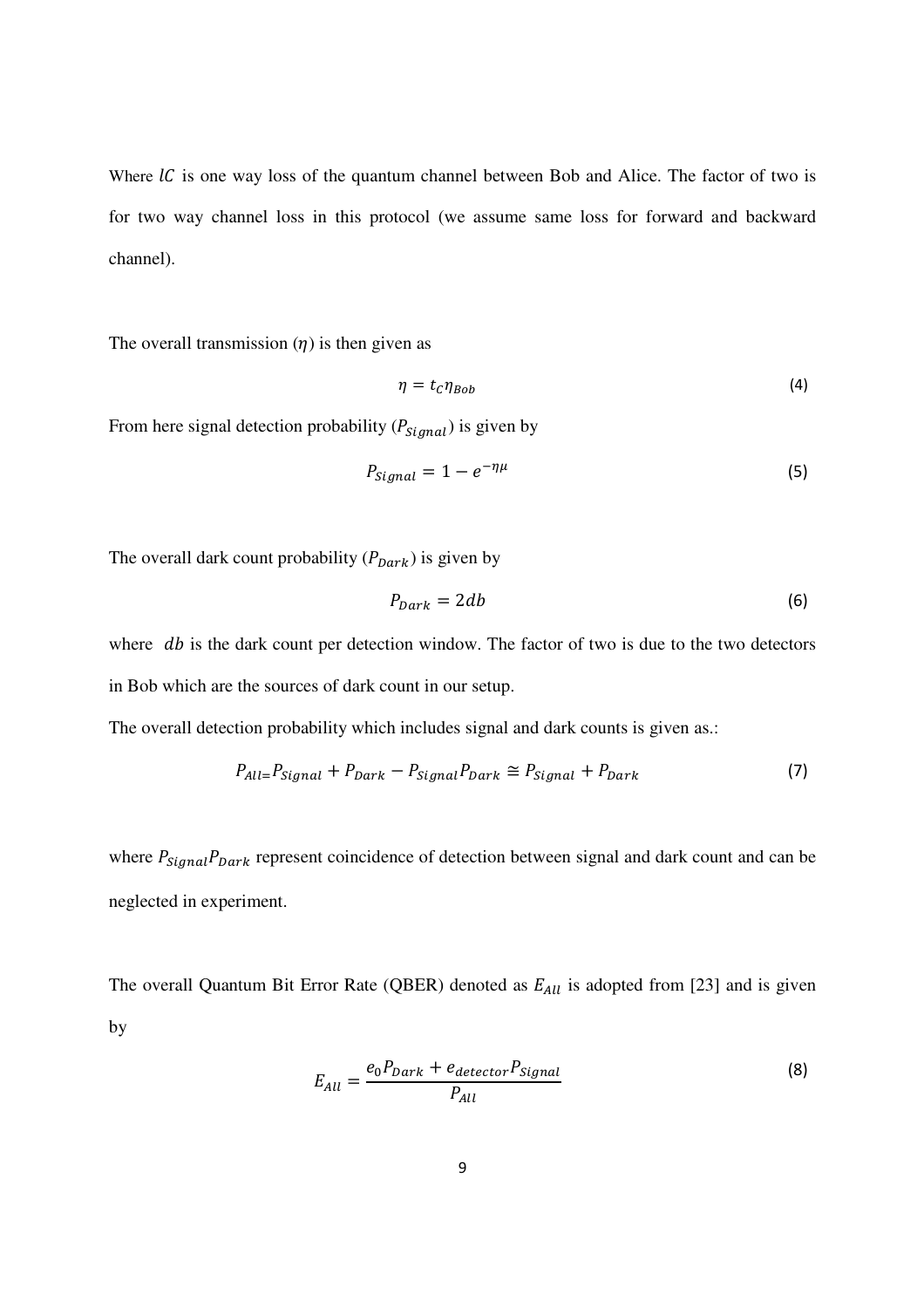where  $e_0$  is erroneous detection due to background noise equal to  $\frac{1}{2}$  and  $e_{detector}$  is probability of erroneous detection from signals.

The secure key generation rate against PNS attack is given by [18] as :

$$
R_{PNS} = P_{All}[\beta(1-\tau') - f_{casc}H(e) \qquad \qquad \tau' = \tau(e/\beta) \qquad (9)
$$

where

$$
\beta \qquad : \quad \text{Security parameter defined as } \beta = \frac{P_{All} - P'}{P_{All}} \tag{10}
$$
\nwhere

$$
P' = 1 - (1 + \mu + \frac{\mu^2}{2} + \frac{1}{2} \frac{\mu^3}{6}) e^{-\mu}.
$$

 $f_{\text{case}}$  : Error correction efficiency based on cascade protocol

 $\tau$  : Fraction of the key to be discarded during privacy amplification.

$$
\tau(e) = \log_2(1 + 4e - 4e^2)
$$
 if  $e < \frac{1}{2}$  and  $\tau(e) = 1$  if  $e \ge \frac{1}{2}$ 

where  $e$  is the QBER.

 $H(e)$  : Binary Shannon entropy.

$$
H(e) = -e \log_2 e - (1 - e) \log_2 (1 - e)
$$

From here, we first obtained intrinsic parameters from our experimental setup and numerically simulate the optimal mu for every distance and find the maximum secure distance represented in channel loss  $(1)$ . The intrinsic loss was measured to be 6.426 [dB] in Alice and 3.781 [dB] in Bob. The high loss in Alice was mainly coming from the 50/50 beam splitter (3.378 [dB]) for simulating the effects of control mode and from the two Pockels cells (PC2 and PC3) that forms the flipper (1.524 [dB]). The loss in Bob came from the Pockels cell (PC4) and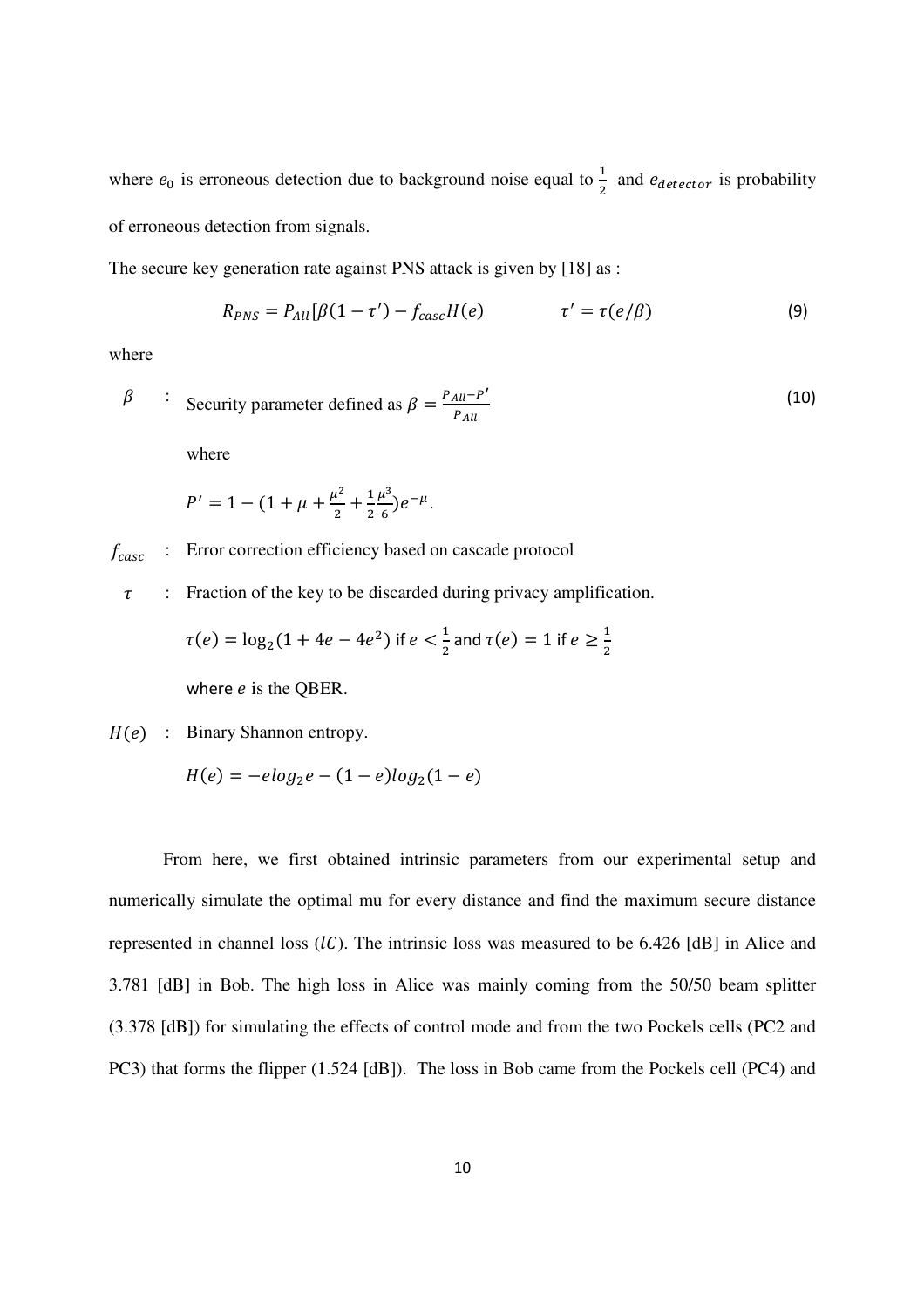imperfect fiber coupling which are recorded as 1.06 [dB] and 3.219 [dB] respectively. As such, total intrinsic loss of our setup is 10.705 dB.

We further obtained  $e_{detector} = 0.033$  and  $P_{Dark} = 4.276 \times 10^{-6}$ . The  $e_{detector}$  is the noise related to the setup that is the optical alignment and the electronic components and is actually the QBER value when dark count is negligible. It is obtained by sending pulses with high mean photon number  $(\mu)$  and is almost consistent if the channel loss is not too high.  $P_{Dark}$ is dark count probability in within the 25 ns detection window used in this setup when no pulse is sent. The double count was found to be very small and is neglected this experiment. We then conduct the experiment starting with characterization of mean photon number  $(\mu)$  and followed by determination of maximum secure distance.

#### **B. Mean photon number (**µ**).**

An optimal mean photon number  $(\mu)$  is given by the ratio of counts over triggers in a frame [19]. It is usually measured before launching into quantum channel. A same result could also be obtained if one use back end detectors (denoted as SPCM1and SPCM2 in Fig 2) by considering intrinsic loss and channel loss in between such as shown in [19]. In this setup, after a simple calibration to ensure same results within experimental tolerance, each  $\mu$  is measured using the  $\mu$  tracker (SPCM3 in Fig 2) such as found in [10,21].

In order to study the effects of  $\mu$  over QBER, we fixed the attenuation at both forward and backward channel using ND filter (ATTN2 and ATTN3 in Fig. 2) and variable attenuator (ATTN4 in Fig 2.) which correspond to 1.14[dB] of one way channel loss and perform the experiment over several different values of  $\mu$  < 1.7.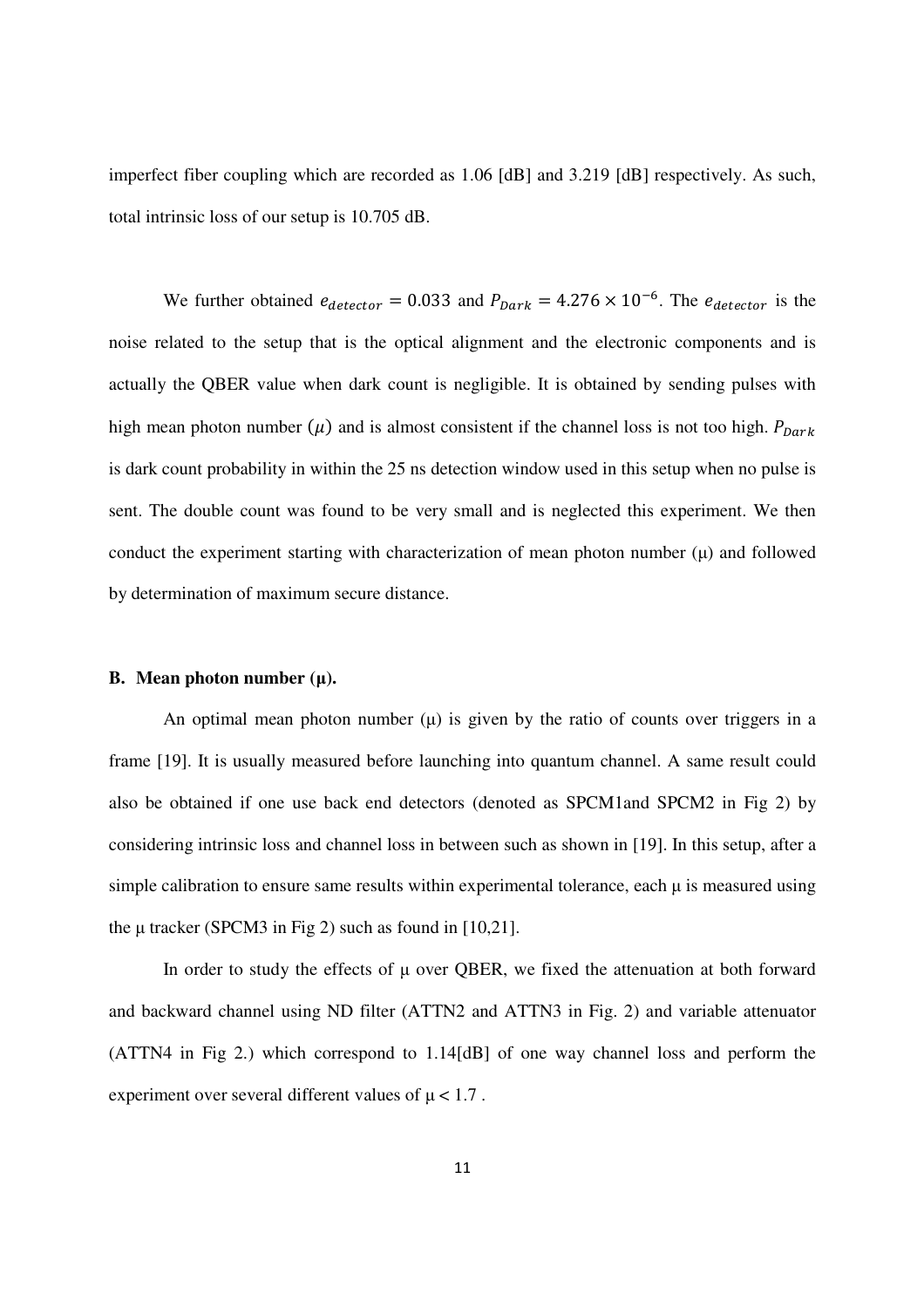For each experimental runs, we recorded the resulted QBER, obtained by evaluating the ratio of wrong bits over total detected bits. The results are depicted in Fig 3 which shows the QBER for a given  $\mu$ . It is obvious that at the region outside  $\mu$  < 0.1, QBER remains stable below 4%. At this region, the sources of QBER are mainly from the imperfect setting of the setup with dark count almost negligible. This value amounts close to the value of previously mentioned  $e_{detector}$  at 0.033 and is mainly contributed by the three Pockels cells (two in Alice and one in Bob) where each polarization encoded photon has to travel through in its way to the detector. Imperfect polarization transformation had reduced the polarization contrast which as a result increased the probability of reaching wrong detector. When  $\mu$  decreases surpassing 0.1, we can see that the QBER started to fluctuate. This is due to less photon flux reaching the detectors while dark count remains constant. We noted that it is important to keep the stable QBER value as low as possible since the controlling of Eves relies on this value while there is no means of differentiating the contribution of eavesdropper or imperfections of the setup. In the next subsection, we study the effects of varying channel loss and further determine the maximum secure distance against PNS attack of this setup.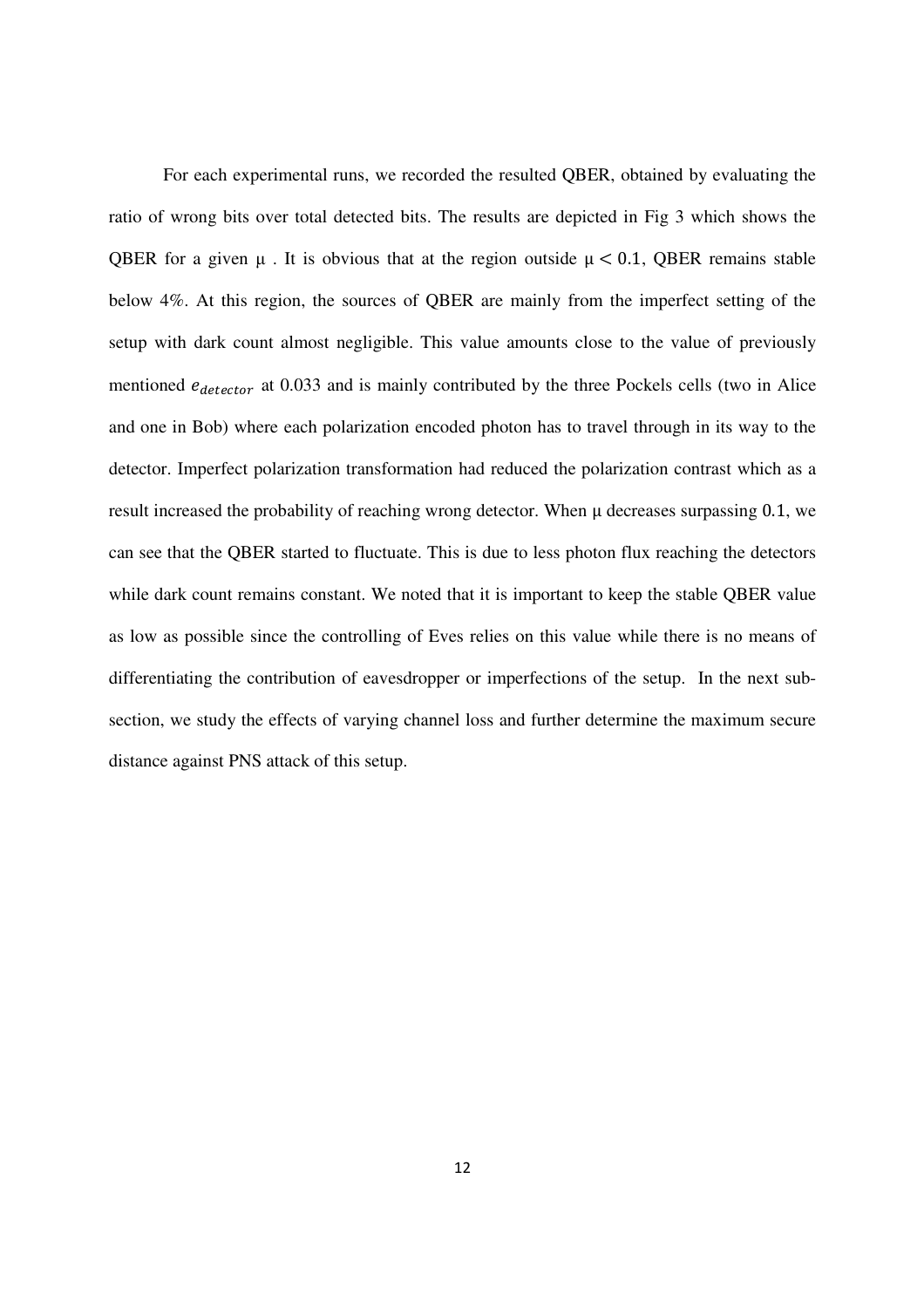

Fig. 3. QBER value with varying mean photon number  $(\mu)$  corresponding to channel loss = 1.14[dB]. The theoretical line is plotted according to Eq [8] with  $e_{detector} = 0.033$ ,  $P_{Dark} =$  $8.552 \times 10^{-6}$ .

### **C. Secure distance.**

It is known that apart from system intrinsic loss, the real implementation of a free space QKD system suffers from environmental effects such as bad weather condition or even pollution. This is evident from recent field trials such as in [7~10]. All these effects eventually sum up to total channel loss. As such, in this experiment, we simulate the channel loss by varying attenuation level of the quantum channel as reported in several previous experiments [21, 24][26]. We fixed the value of  $\mu$  to 0.15 which is not far from optimal as suggested by numerical simulation and slowly vary the quantum channel loss (denoted as  $lC$  in section A) to investigate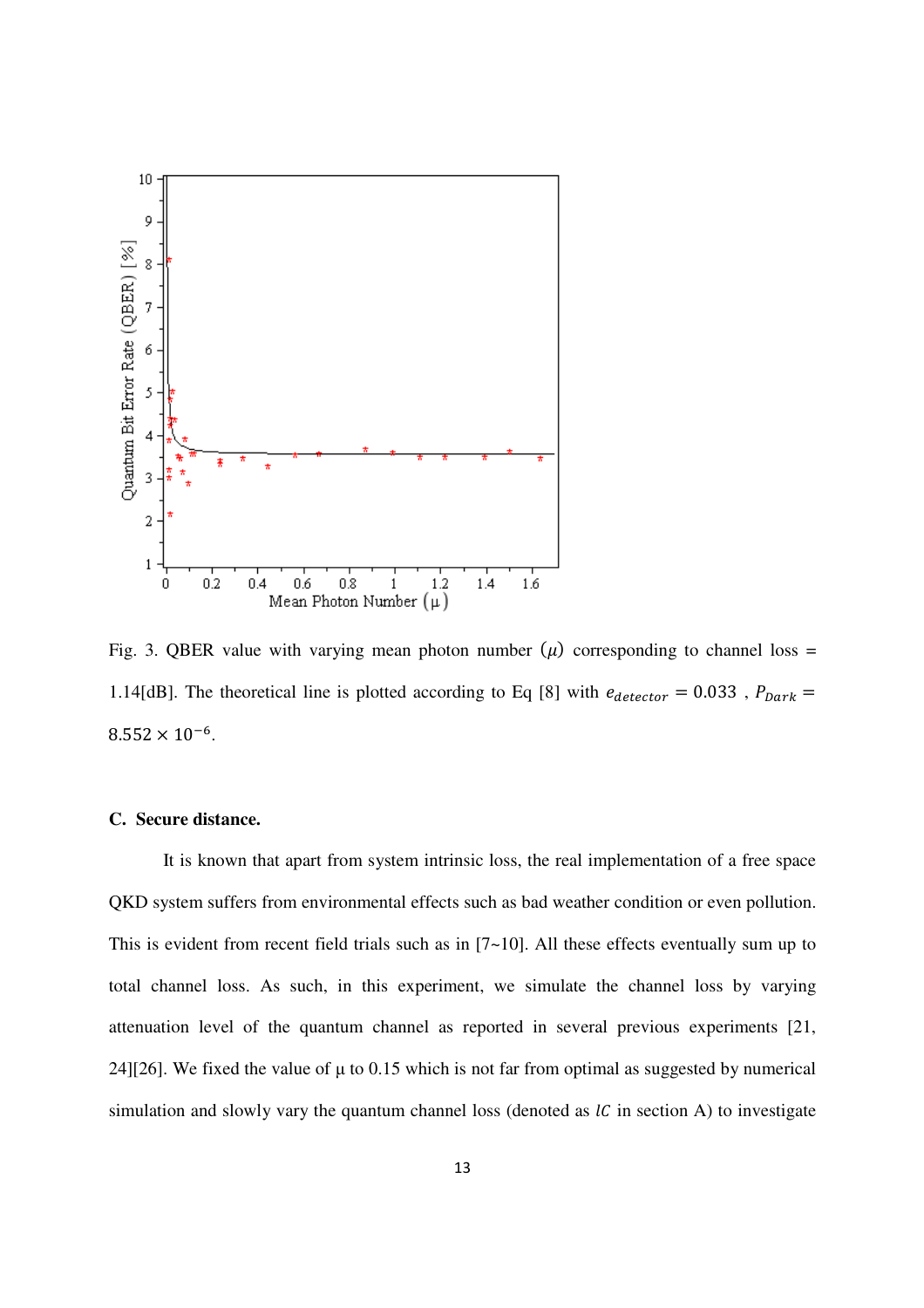the maximum secure distance of our setup. Several low ND filters were inserted at the forward channel and backward channel denoted as ATTN2 and ATTN3 combined with ATTN4 respectively in Fig. 2. It is difficult to precisely equalize the attenuation value of ATTN3 and ATTN4 to ATTN2 and hence the one way channel loss reported here is actually the average of the two attenuation values. For each experimental run, we record the raw key and the corresponding QBER. Interestingly, it is found that the QBER value has not been affected much by the increase in the channel loss

We then calculate the corresponding secure key generation rate  $(R<sub>PNS</sub>)$  for each varying distance using Eq 9 with error correction efficiency  $f_{casc} = 1.22$ . The result is depicted in Fig. 4 where we can easily spot that the maximum secure distance against PNS attack of this system is less than 6 [dB]. The maximum secure distance is obtained by observing the channel loss at the last point before secure key generation rate hits zero. In our case, with mean photon number  $(\mu) \approx 0.15$ , as shown in Fig 4, the maximum secure distance is 5.68 [dB] producing 11.40 bit/sec secure key at pulse repetition rate of 0.725 MHz of this system. We verified that at 5.99 [dB] the security parameter is already negative which means that the system is not any more secure against PNS attack. The system was stable even for more than an hour of continuous operation.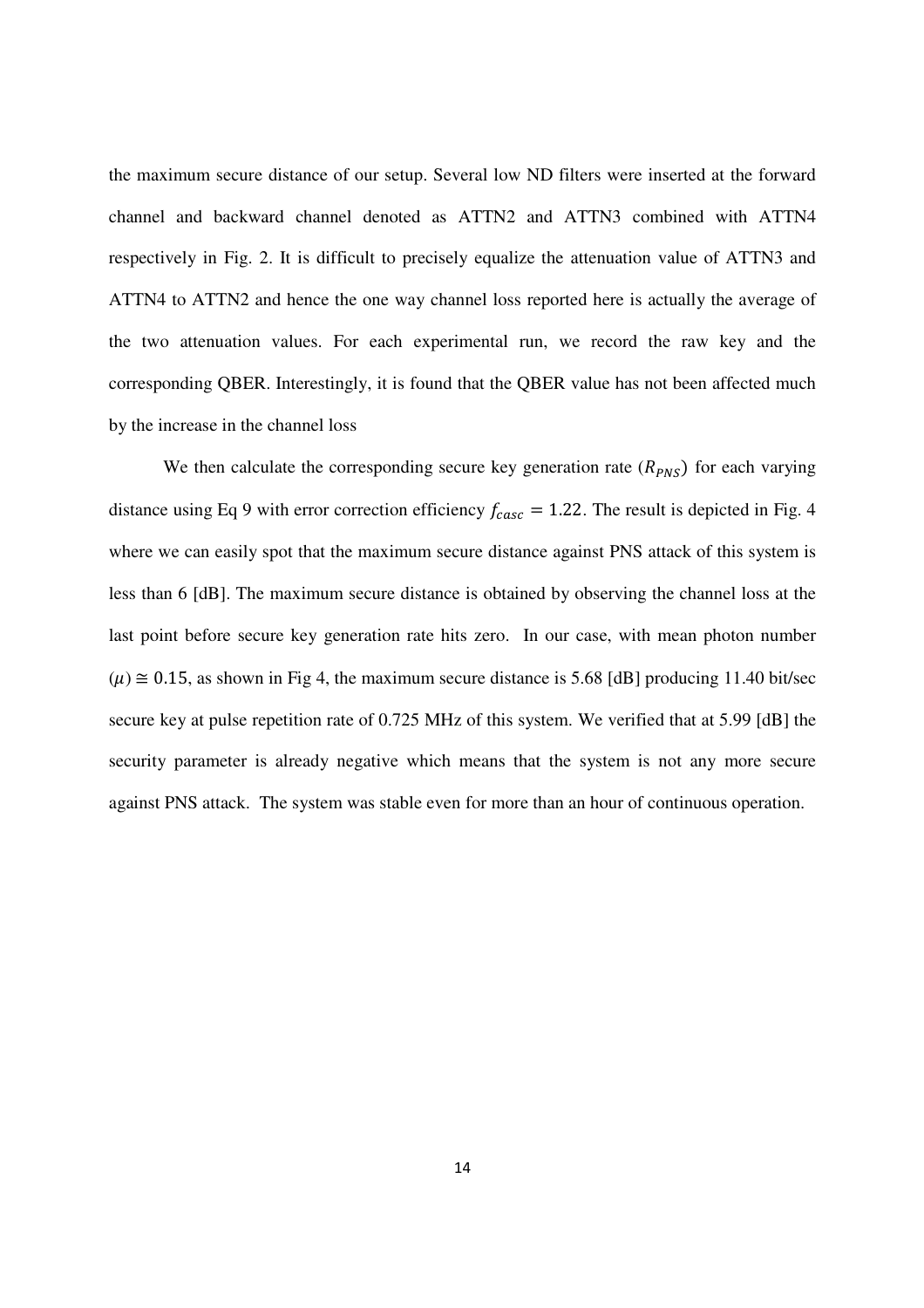

Fig. 4. Raw key rate  $(R_{raw})$  and secure key generation rate  $(R_{PNS})$  against channel loss [dB]. The secure key is calculated according to Eq (9).

# **B. Conclusion and Future Works**

We have successfully implemented the first fully automated QKD system based on a four states two way quantum key distribution protocol namely the LM05 over free space medium. Despite uses of many active components for polarization encoding, the system recorded a stable QBER as low as 3.44% with maximum tolerable channel loss for secure key generation at 5.68 [dB]. This strongly indicates the feasibility of two way QKD protocol over free space medium.

It is known that the secure key generation rate against PNS attack and the maximum secure distance can be improved by almost double if one employs decoy state method such as reported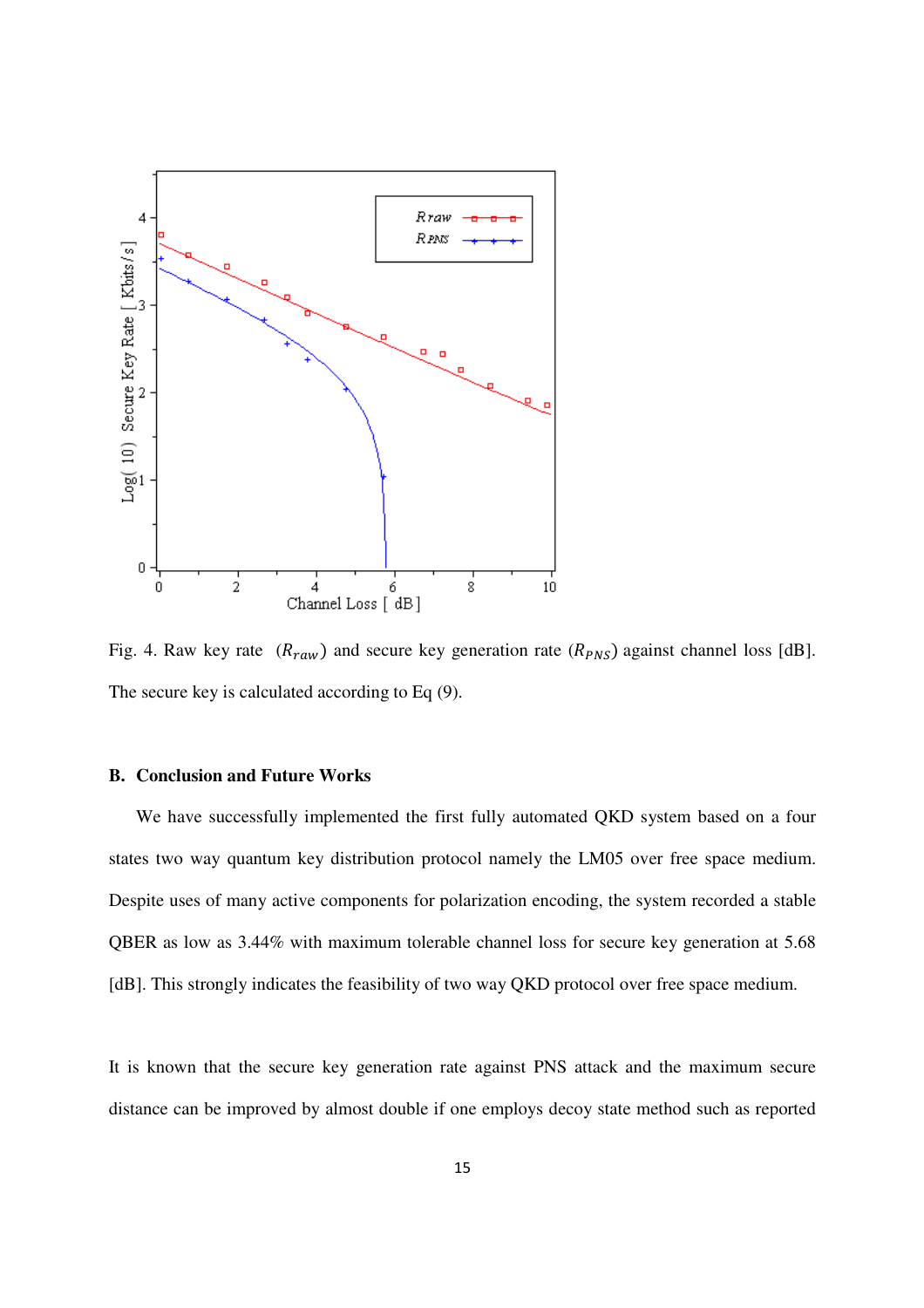for LM05 protocol in [27, 29] . It is then interesting to experimentally realize the proposed scheme. In our setup, it would require at least a set of identical laser sources to produce the minimum additional four states for the decoy scheme. This highlights possible immediate extension of this setup.

#### **ACKNOWLEDGEMENTS**

The authors would like to thank Youn-Chang Jeong and Yong-Su Kim for their assistance and advice with the experimental set-up. The authors would also like to thank Iskandar Bahari, Rupesh Kumar and Marco Lucamarini for fruitful discussion on the LM05 protocol and the experiments.

## **References**

- [1] N. Gisin, G. Ribordy, W. Tittel, and H. Zbinden, "Quantum Cryptography," Rev. Mod. Phys. **74**, 145 (2002).
- [2] C. H. Bennett and G. Brassard, "Quantum Cryptography: Public Key Distribution and Coin Tossing," in Proceedings of the IEEE International Conference on Computers,Systems and Signal Processing (IEEE, New York, 1984), pp. 175–179.
- [3] C. Marand and P. D. Townsend, "Quantum Key Distribution over Distances as Long as 30 km," Opt. Lett. **20**, 1695 (1995).
- [4] A. Muller, H. Zbinden, and N. Gisin, "Quantum Cryptography over 23 km in Installed Under-Lake Telecom Fibre," Europhys. Lett. 33, 335 (1996).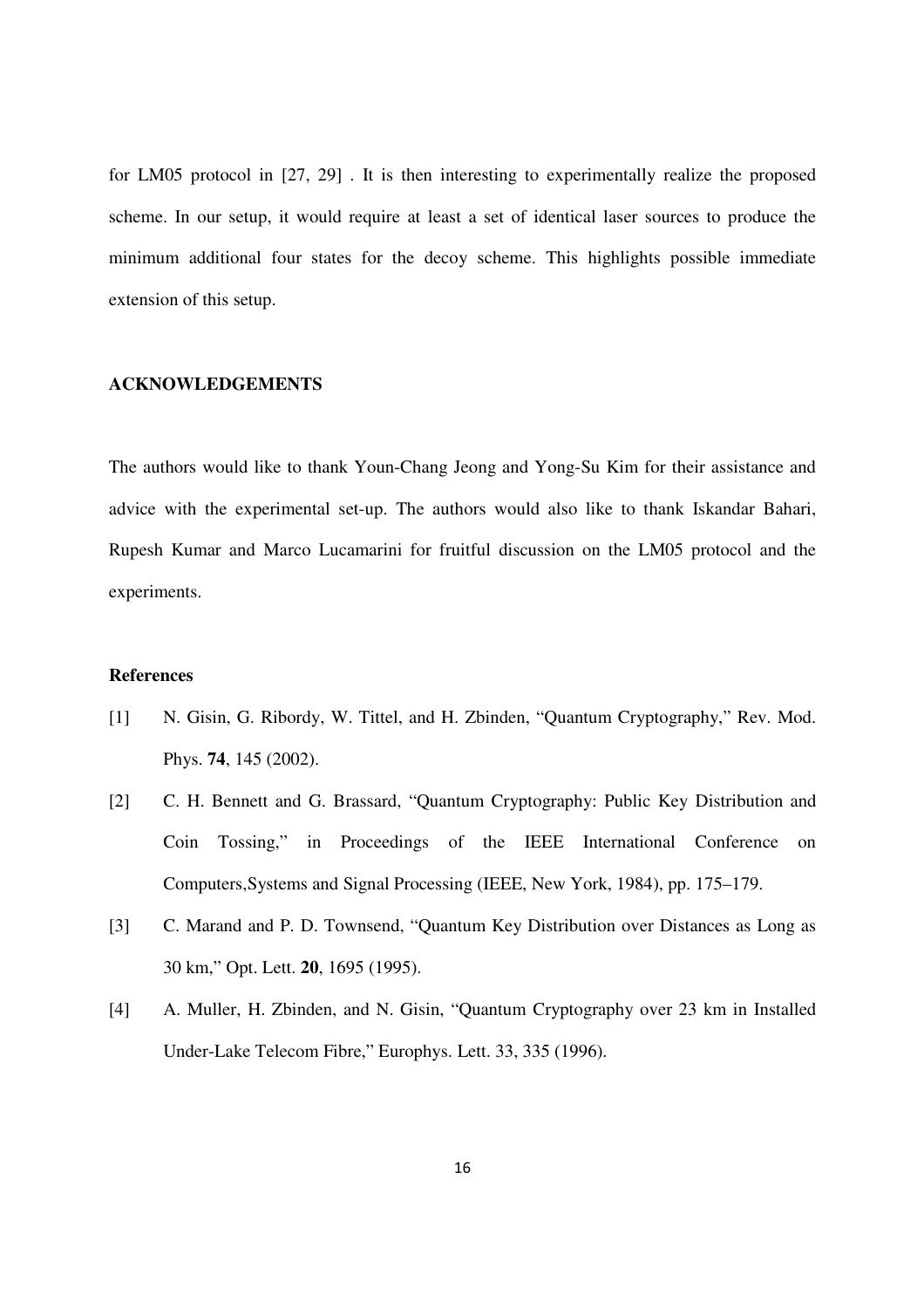- [5] D. Stucki, N. Gisin, O. Guinnard, G. Ribordy, H. Zbinden, "Quantum Key Distribution over 67 km with a Plug&Play System," New J. Phys. 4, 41 (2002).
- [6] C. Gobby, Z. L. Yuan, and A.J. Shields, "Quantum Key Distribution over 122 km of Standard Telecom Fiber," Appl. Phys. Lett. 84, 3762 (2004).
- [7] R. Hughes, J. E. Nordholt, D. Derkacs, C. G. Peterson, "Practical Free-Space Quantum Key Distribution over 10 km in Daylight and at Night," New J. Phys. 4, 43 (2002).
- [8] M. Fürst, H. Weier, T. Schmitt-Manderbach, R. Ursin, F. Tiefenbacher, T. Scheidl, M. Lindenthal, B. Blauensteiner, and T. Jennewein, P. Trojek, J. M. Perdigues and Z. Sodnik, C. Barbieri, J. G. Rarity, A. Zeilinger, H. Weinfurter "Free-space quantum key distribution over 144 km, Proceedings of SPIE, Volume 63990G (2006)
- [9] C. Kurtsiefer, P. Zarda, M. Halder, Ph. M. Gorman, P. R. Tapster, J. G. Rarity, H. Weinfurter, "Long-Distance Free-Space Quantum Cryptography," Proc. SPIE 4917, 25 (2002).
- [10] T. Schmitt-Manderbach, H. Weier, M. Fürst, R. Ursin, F. Tiefenbacher, T. Scheidl, J. Perdigues, Z. Sodnik, C. Kurtsiefer, J. G. Rarity, A. Zeilinger, H. Weinfurter, "Experimental Demonstration of Free-Space Decoy state Quantum Key Distribution over 144 km," Phys. Rev.Lett. 98, 010504 (2007).
- [11] Y Liu, T.Y. Chen, J. Wang, W. Q. Cai, X. Wan, L. K. Chen, J. H. Wang, S. B. Liu, H. Liang, L. Yang, C. Z. Peng, K. Chen, Z. B. Chen, and J. W. Pan, "Decoy-state quantum key distribution with polarized photons over 200 km", Optics Express, Vol. 18, Issue 8, pp. 8587-8594 (2010)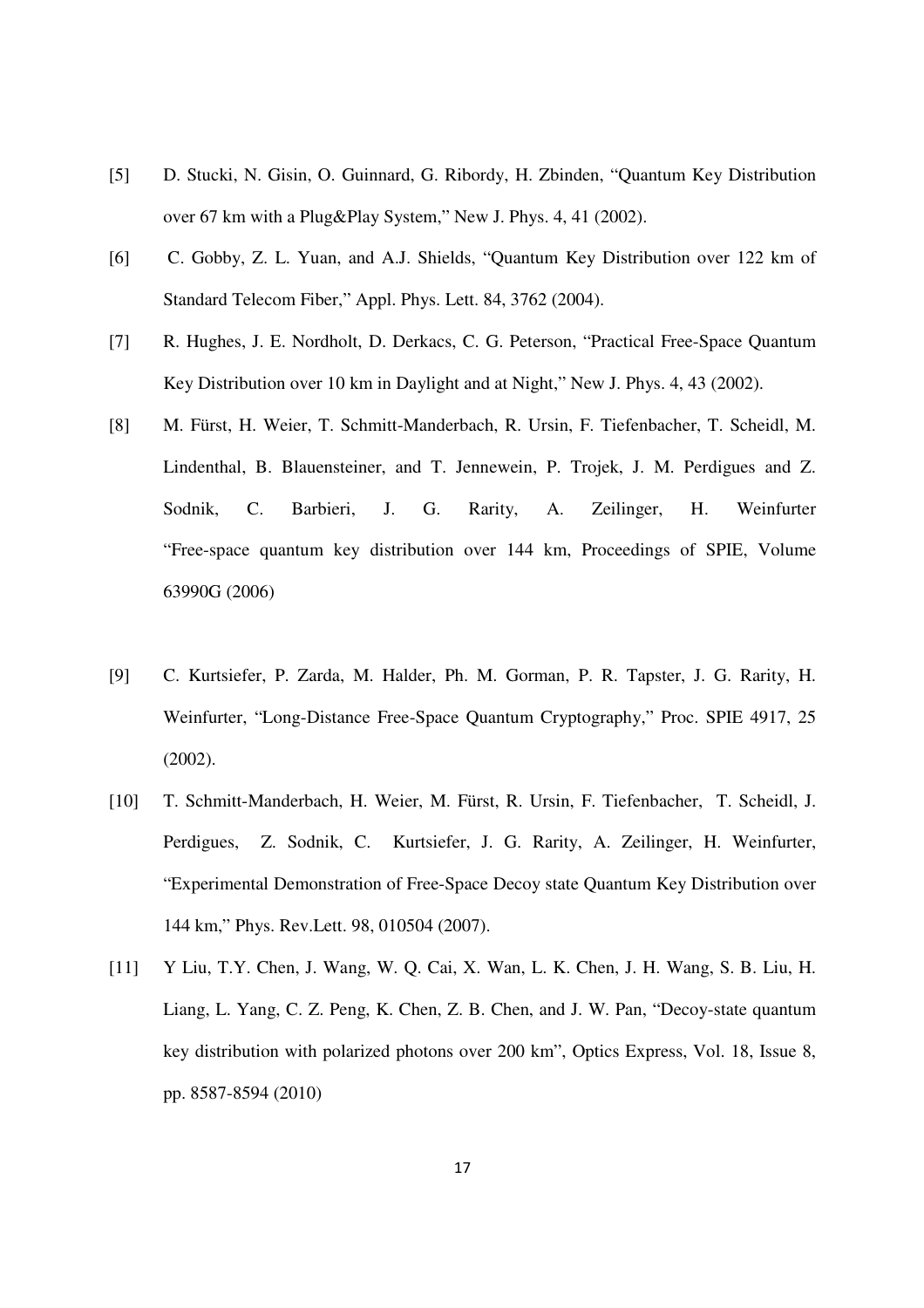- [12] Nnake Nweke, Robert J. Runser, Scott R. McNown, Jaco B. Khurgin, "Experimental Investigation of Gain Transients in Praseodymium Doped Fluoride Fiber Amplifiers (PDFFA),"Journal of Optical Engineering, 44, 095004 (2005).
- [13] Thomas E. Chapuran, Robert J. Runser, Paul Toliver, Nicholas A. Peters, Matthew S. Goodman, Scott R. McNown, Jon T. Kosloski, Richard J. Hughes, Charles G. Peterson, Kevin P. McCabe, Jane E. Nordholt, Kush T. Tyagi, Phillip A. Hiskett, Nicholas Dallmann, Linden Mercer and Henry Dardy, "Quantum communications over optical fiber networks", Proc. SPIE 6710, 67100R (2007)
- [14] K Bolstrom, T Felbinger, "Deterministic Secure Direct Communication Using Entanglement", Phys. Rev Lett. (2002)
- [15] M Lucamarini, S Mancini,"Secure Deterministic Communication without Entanglement", Phys. Rev. Lett. 94, 140501 (2005)
- [16] J.S. Shaari, M. Lucamarini, M.R.B. Wahiddin, "Deterministic six states protocol for quantum communication", Physics Letters A, Volume 358, Issue 2, 9 October 2006, Pages 85-90
- [17] A. Cere, M. Lucamarini, G. Di Giuseppe, P. Tombesi, "Experimental Test of Two-way Quantum Key Distribution in Presence of Controlled Noise", Phys Rev Lett, 96, 200501 (2006)
- [18] M. Lucamarini, A. Cere, G. Giuseppe, S. Mancini, D Vitali, P. Tombesi, "Two-way Protocol with Imperfect Devices", Open Systems & Information Dynamics, Vol. 14, No. 2. (18 June 2007), pp. 169-178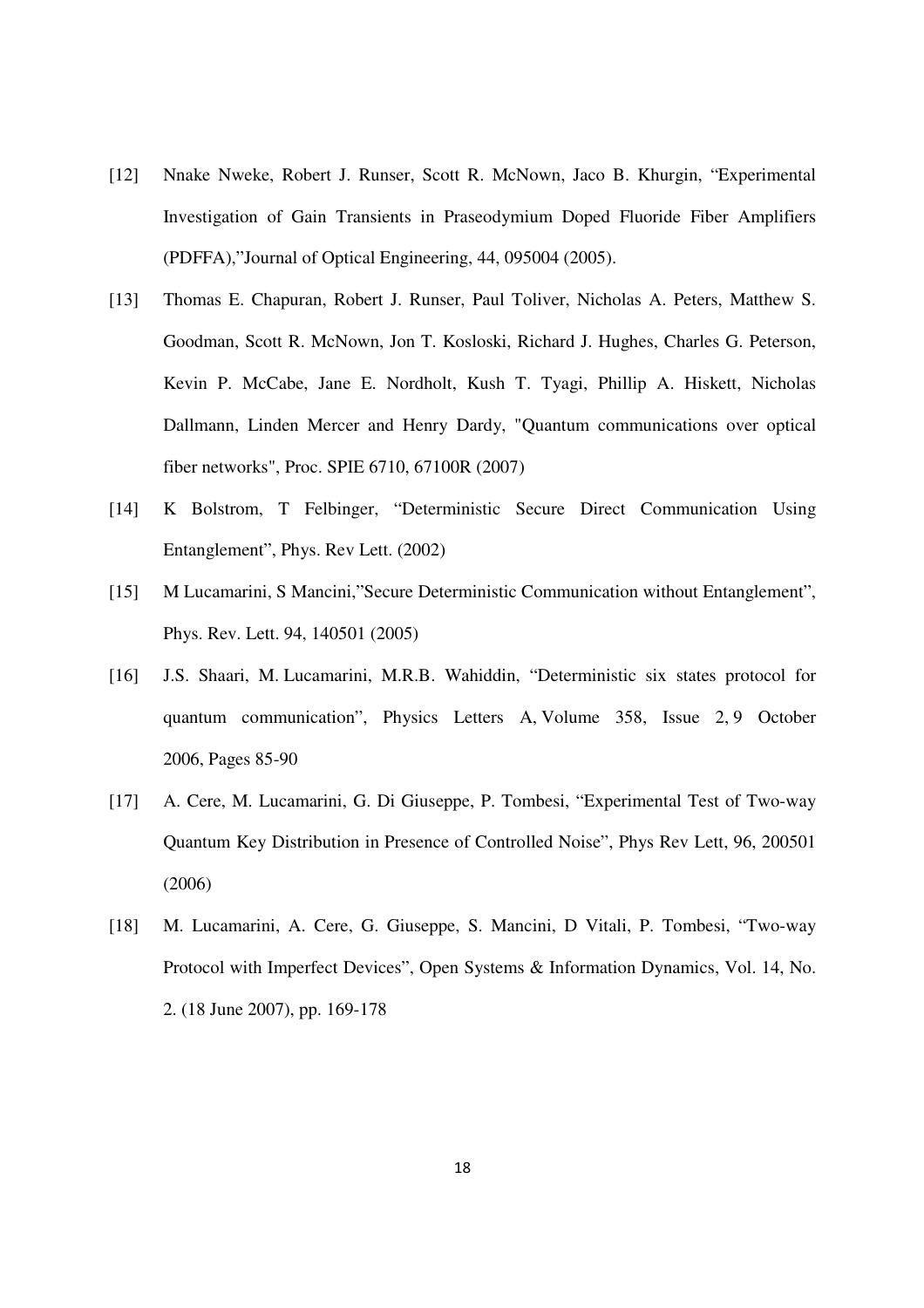- [19] M Ostermeyer, N Walenta, "On the Implementation of a Deterministic Secure Coding Protocol using Polarization Entangled Photons", Optics Communications Volume 281, Issue 17, 1 September 2008, Pages 4540-4544
- [20] A. P. Shurupov, S.S. Straupe, S.P. Kulik, M Gharib, M.R.B. Wahiddin, "Quantum state engineering with ququarts: Application for deterministic QKD protocol",Volume 87, Number 1, 2009
- [21] R. Kumar, M. Lucamarini, G. Di Giuseppe, R. Natali, G. Mancini, P. Tombesi, "Twoway quantum key distribution at telecommunication wavelength", Phys. Rev. A **77** 022304 (2008)
- [22] D. Bethune, M. Navarro, and W. Risk, Appl. Opt. **41**, 1640 (2002)
- [23] X. Ma, B Qi, Y Zhao, H K Lo, "Practical Decoy State for Quantum Key Distribution", Phys Rev A 72 012326 (2005)
- [24] Y.-S. Kim, Y.-C. Jeong, and Y.-H. Kim, "Implementation of polarization-coded freespace BB84 quantum key distribution", Laser Physics **18**, 810 (2008)
- [25] Abdul Khir M F, Mohd Zain M N, Suryadi, Saharudin S, Shaari S, "Characterization of Four States Polarization Flipper for Single Photon Application", In Proceeding of the IEEE International Conference on Photonic (ICP2010), 5-7 July 2010, Langkawi.
- [26] In fact, in this way, it forms sort of "universal plot" of key rate against channel loss which is independent from actual realization. We thank Andreas Poppe for pointing this out and for fruitful discussion on the real free space QKD implementation.
- [27] J.S. Shaari, Iskandar Bahari, Sellami Ali," Decoy states and two way quantum key distribution schemes",Optic Communications, 284 (2011) 697–702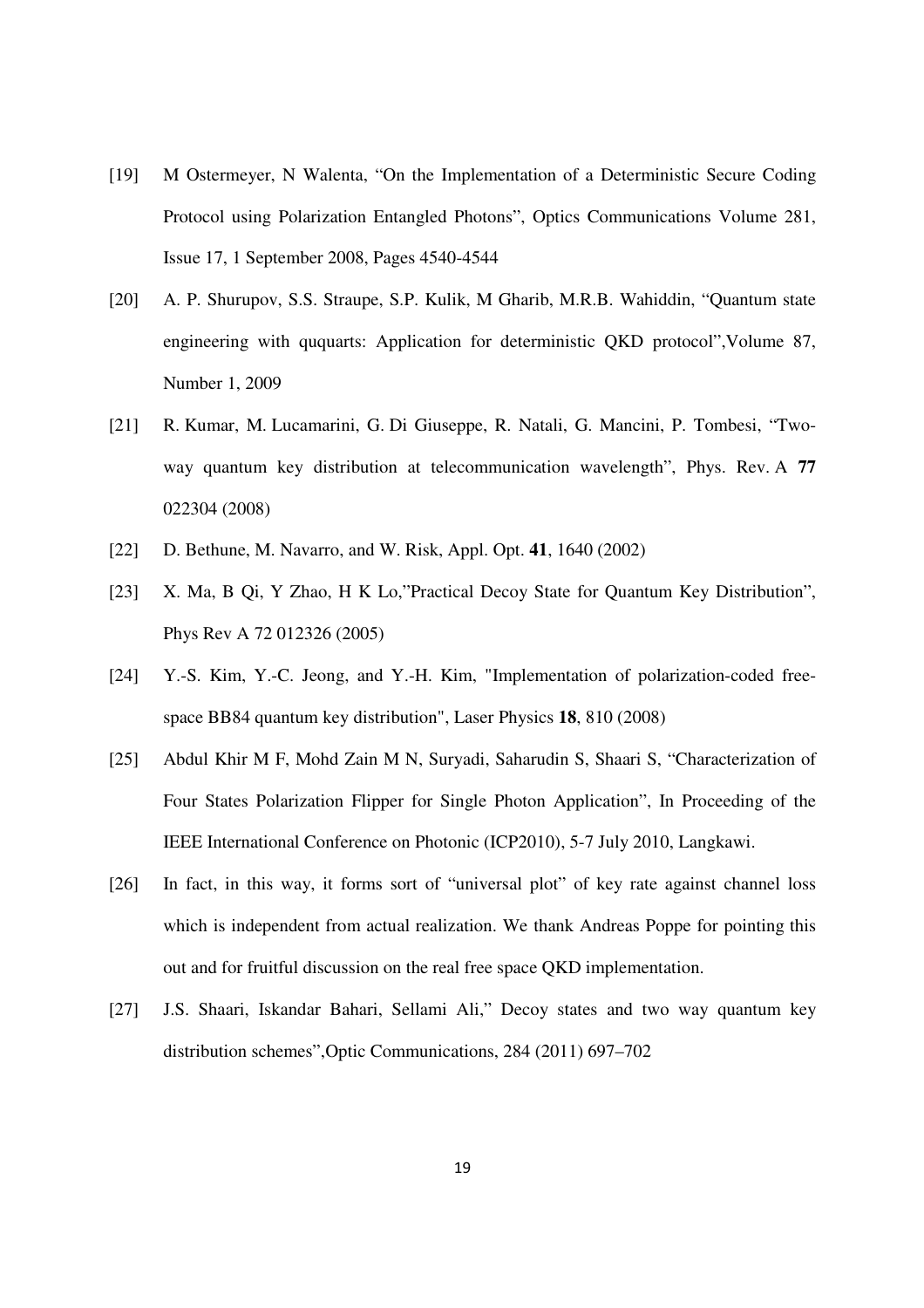- [28] M. Lucamarini, S. Mancini,"Quantum Key Distribution and Communication using a Two-way Quantum Channel ", arXiv:1004.0157.
- [29] M.F. Abdul Khir, Iskandar Bahari, A Annuar Ehsan, "Two Way Quantum Key Distribution Protocol with Weak+Vacuum Decoy State", accepted for  $2<sup>nd</sup>$  IEEE International Conference on Photonic (ICP2011), 17~19 October 2011, Kota Kinabalu.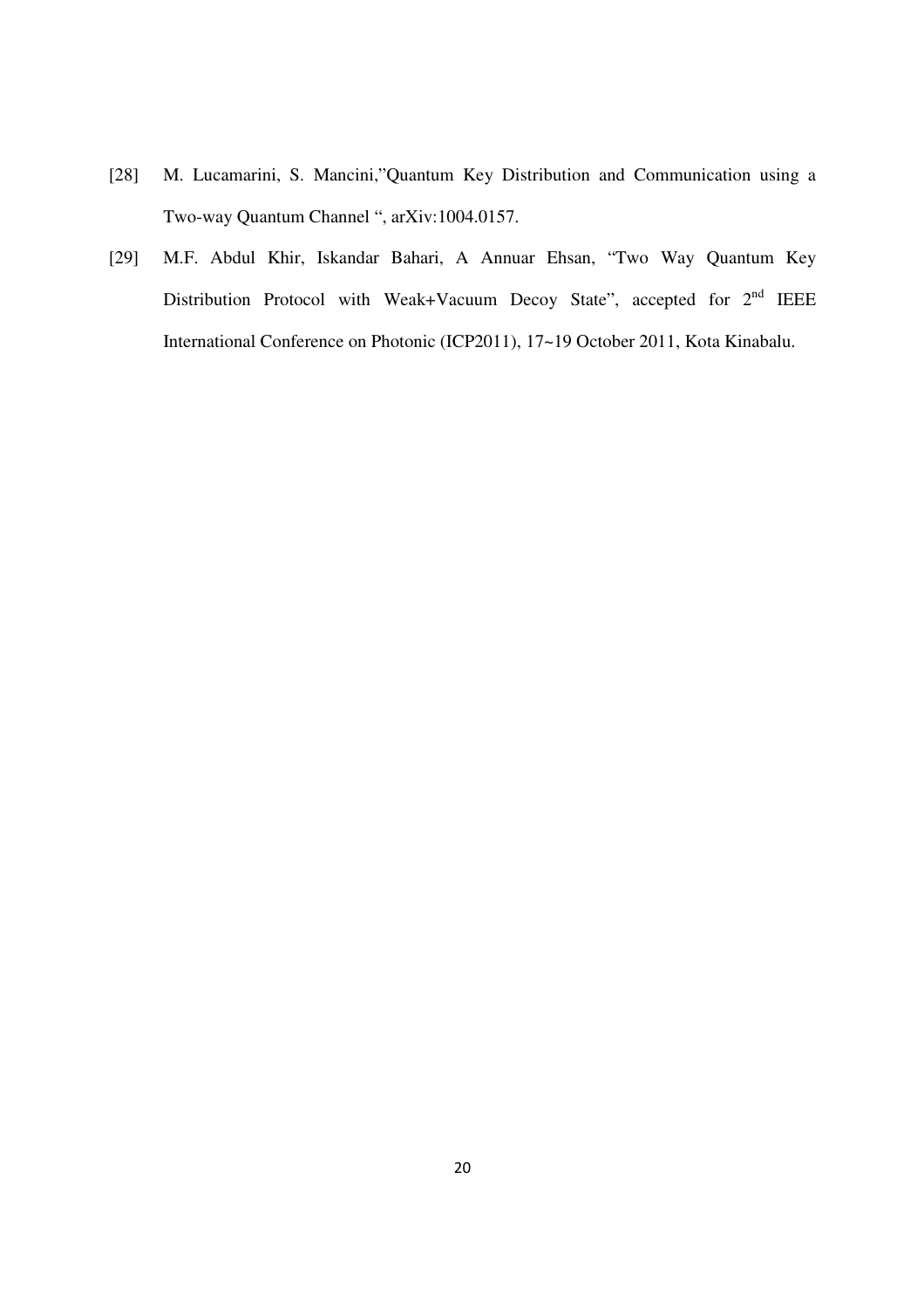## **Appendix A**

It is known that for fully polarized light, one may conveniently uses Jones calculus to represent polarization transformations. In this appendix, we use Jones calculus to describe polarization transformations related to active components mainly Pockels cells used as polarization modulators in the experimental setup starting with source and detector in Bob, followed by the flipper in Alice and finally summarize them in Table 1.

Let us first denote Jones vector for all four linear polarization states from the two basis used in this setup as Vertical,  $|V\rangle = \begin{bmatrix} 0 \\ 1 \end{bmatrix}$ ; Horizontal,  $|H\rangle = \begin{bmatrix} 0 \\ 1 \end{bmatrix}$ ; Diagonal,  $|D\rangle = \begin{bmatrix} 1 \\ 1 \end{bmatrix}$  and Anti-diagonal,  $|A\rangle = \begin{bmatrix} 1 \\ -1 \end{bmatrix}$ . Jones matrix for rotatable half wave plate is given by  $\begin{bmatrix} \cos 2\theta & \sin 2\theta \\ \sin 2\theta & -\cos 2\theta \end{bmatrix}$  $\begin{bmatrix} \cos 2\theta & \sin 2\theta \\ \sin 2\theta & -\cos 2\theta \end{bmatrix}$ . While Pockels cell not in triggered state is equivalent to identity matrix  $I = \begin{bmatrix} 1 & 0 \\ 0 & 1 \end{bmatrix}$ , Pockels cell at orientation  $\theta$  to optical axis, triggered with half wave voltage is represented as half wave plate with the following Jones matrix  $M_1 = \begin{bmatrix} \cos 2\theta & \sin 2\theta \\ \sin 2\theta & -\cos 2\theta \end{bmatrix}$ . Replacing  $\theta = \frac{-\pi}{8}$ , in M1 (representing matrix operation of PC1 in Fig 2) becomes  $M1 = \begin{bmatrix} 1 & -1 \\ 1 & 1 \end{bmatrix}$  $\begin{bmatrix} 1 & -1 \\ -1 & -1 \end{bmatrix}$ . Now, polarization state of photons coming out of the two lasers SRC1 and SRC2 are each represented as  $|H\rangle = \begin{bmatrix} 1 \\ 0 \end{bmatrix}$  and  $|V\rangle = \begin{bmatrix} 0 \\ 1 \end{bmatrix}$ . Solving matrix multiplication against identity matrix I for the case of PC1 not triggered and M1 for the case of triggered will result in all the four linear polarization states as shown in the following equation Eq 11\*\*.

$$
I \times |H\rangle = |H\rangle; M1 \times |H\rangle = |D\rangle; I \times |V\rangle = |V\rangle; M1 \times |V\rangle = A
$$
\n<sup>(11)</sup>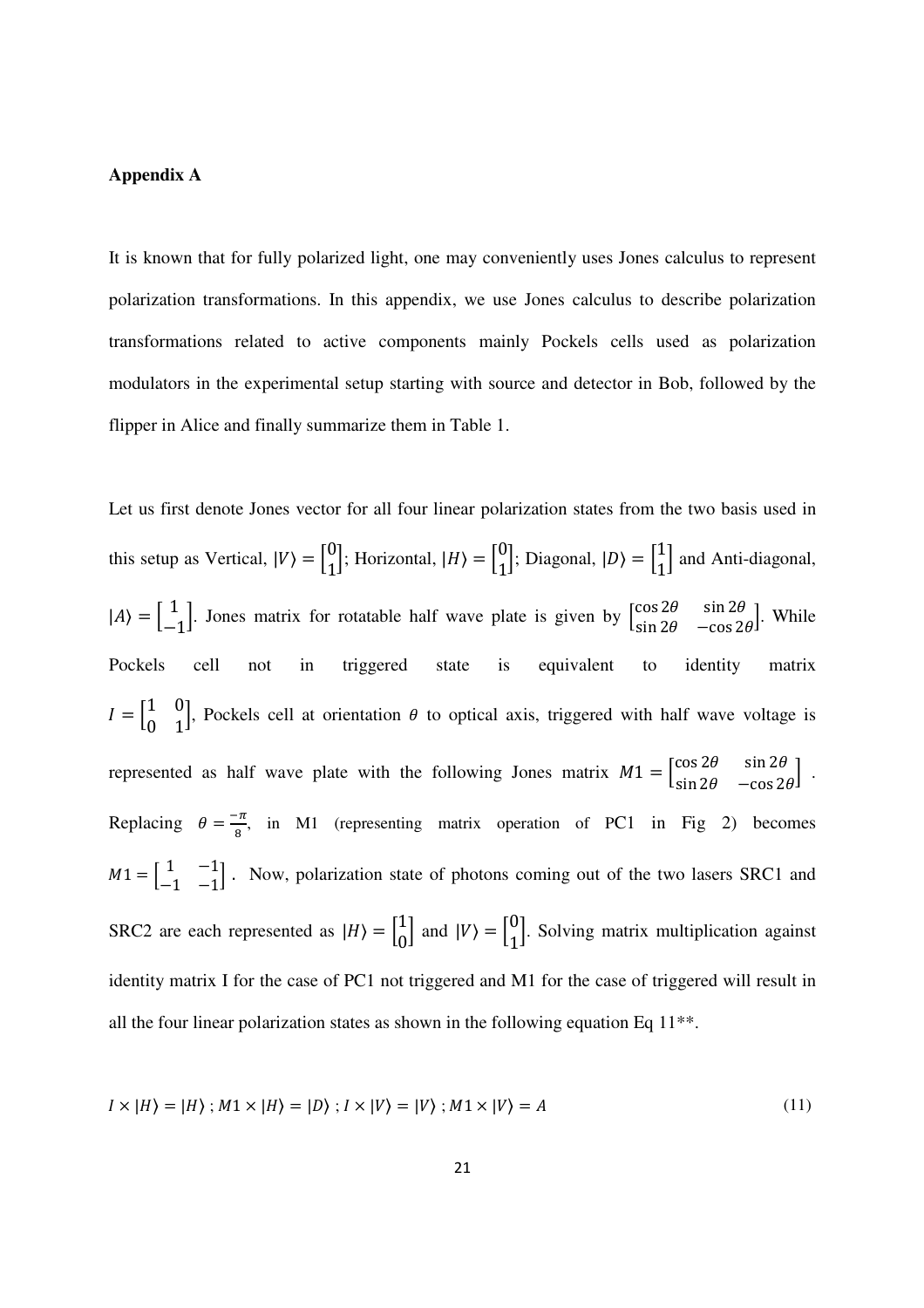The treatment of Jones matrix for the case of the second Pockels cell in Bob (denoted as PC4 in Fig 2) is almost similar to the case of the source except that they are the reverse operation since the function of PC4 is to prepare the same measurement basis as it was prepared at the source. As such, treating M4 (denoted as PC4 in Fig 2) as half wave plate with orientation  $\theta = \frac{\pi}{8}$  as it was used in this setup (alternatively one can also use  $\theta = \frac{\pi}{8}$ ), results in the following equation Eq 12.

$$
I \times |H\rangle = |H\rangle; M4 \times |D\rangle = |H\rangle; I \times |V\rangle = |V\rangle; M4 \times |A\rangle = |V\rangle
$$
\n(12)

As previously explained, Alice encodes logical bit to Bob using the flipper denoted as PC2 and PC3 in Fig 2. Note that Alice need to be able to orthogonally rotate any four states from the two basis without priory knowing what the incoming state is and hence the use of two Pockels cells. For this, the first Pockels cell (PC2) is used to orthogonally rotate the rectilinear basis (horizontal and vertical state of polarization) while the second Pockels cell (PC3) is used to orthogonally rotate the diagonal basis. While they are both triggered simultaneously, each operation does not affect the other basis and thus allow a sort of "universal equatorial gate" mentioned in [18]. By setting the orientation of PC2 and PC3 to  $\theta = \frac{\pi}{4}$  and  $\theta = 0$  respectively, the Jones matrix for PC2 and PC3 in their triggered state are each given by  $M2 = \begin{bmatrix} 0 & 1 \\ 1 & 0 \end{bmatrix}$  and  $M3 = \begin{bmatrix} 1 & 0 \\ 0 & -1 \end{bmatrix}$ . We can further combine the two operations by conducting matrix multiplication for M1 andM2 and obtain  $M23 = \begin{bmatrix} 0 & -1 \\ 1 & 0 \end{bmatrix}$ . Now, solving matrix multiplication against all four linear polarization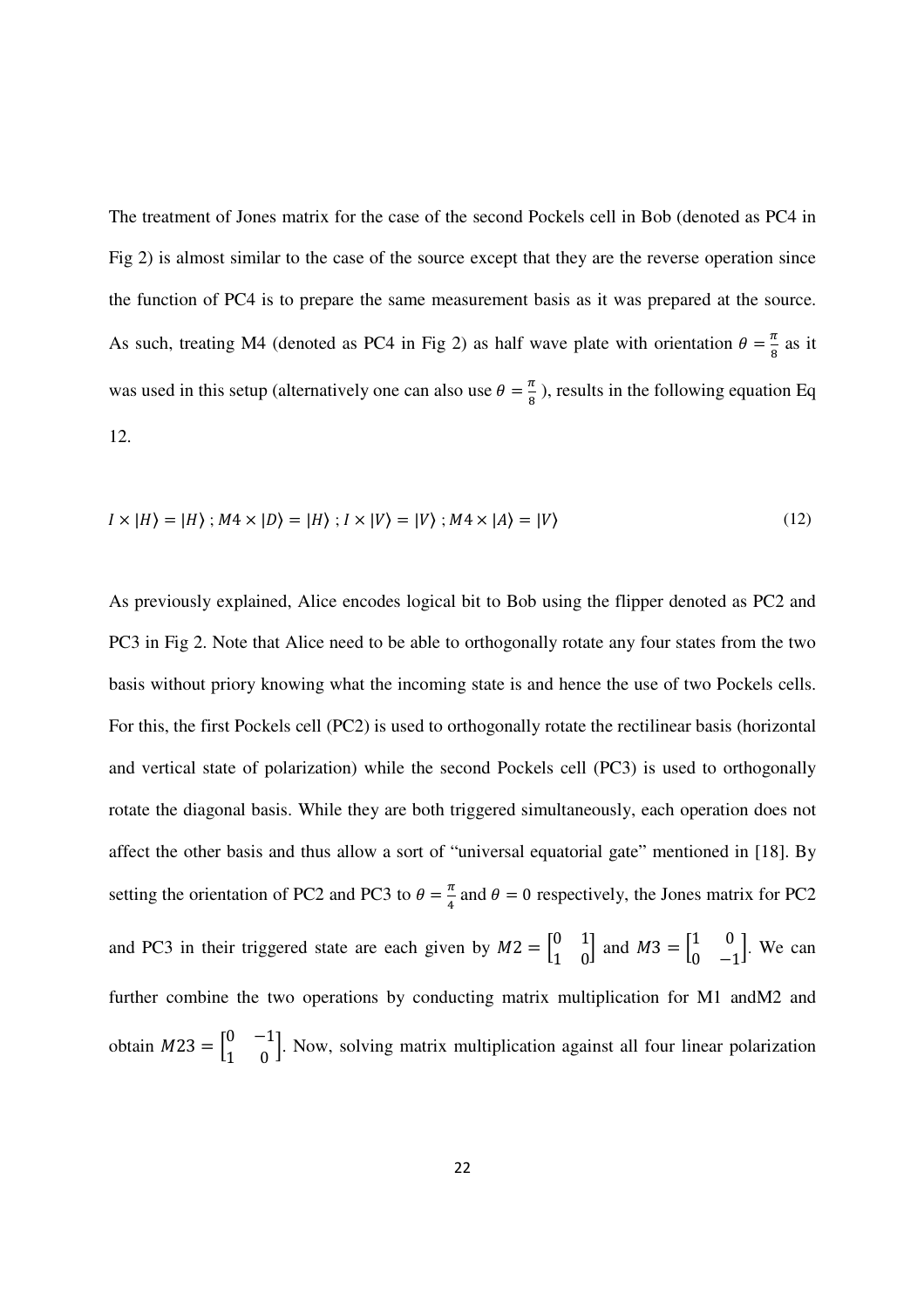states result in the following Eq 13 for flipper not in triggered state (Alice encode bit 0)and Eq 14 for flipper in triggered state (Alice encode bit 1), we obtain the following.

$$
I \times |H\rangle = |H\rangle ; I \times |A\rangle = |A\rangle ; I \times |V\rangle = |V\rangle ; I \times |D\rangle = |D\rangle;
$$
\n(13)

$$
M23 \times |H\rangle = |V\rangle; M23 \times |A\rangle = |D\rangle; M23 \times |V\rangle = |H\rangle; M23 \times |D\rangle = |A\rangle;
$$
 (14)

Note that same result can also be obtained if one exchanges the position of PC2 and PC3 as each matrix operation does not interfere polarization state of the other basis. The results of all matrix operations involving all Pockels cells used throughout this experimental setup (PC1, PC2, PC3 and PC4) as described in this section are summarized in table 1. Based on this, the coding of LM05 protocol is embedded in our LabVIEW program running at Bob and Alice. Note that one can also achieve the same objective using different configuration of M1 and M2 in Table 1 combined with the program used to realize the LM05 protocol. To aid in setting up the Pockels cells to achieve the intended polarization transformations, we have extensively made use of our polarimeter from Thorlab.